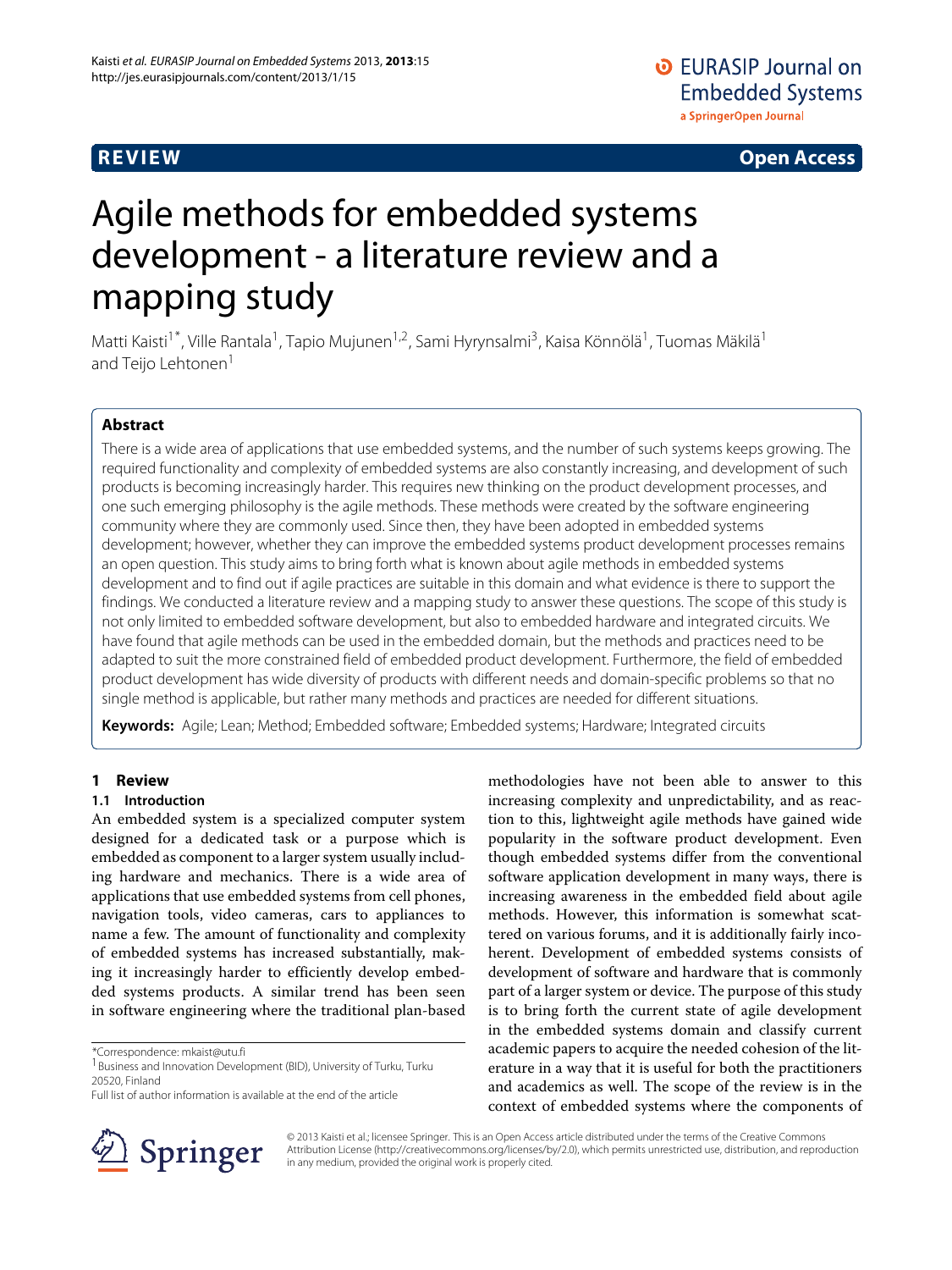such systems are explicitly included in our search strategy rather than only concentrating on embedded software. As it was found in our trial searches that substantial amount of information can be found as non-academic material, we included an independent search to address this issue.

Earlier reviews [P1,P22] have found out that agile methods could be used in an embedded domain, but their use is not yet widespread. Furthermore, these studies focused on embedded software development, whereas our focus is broader. In this study, a number of studies were found that were not included in the previous reviews. In this review, also non-academic material is included. These sources generally have practical ideas on how to actually apply agile methods in the embedded domain.

This paper in organized as follows: in Section [1.2,](#page-1-0) we discuss about agile methodologies and give an overview of previous literature reviews and state the objectives of this study. In Section [1.3,](#page-3-0) we describe the research method. In Section [1.4,](#page-3-1) the results are discussed. We show what kind of studies have been done and briefly summarize the main points of the studies and discuss what is known about agile methods in the embedded world in general. Section [1.5](#page-10-0) is a discussion about non-academic articles found by the Google search engine. The findings of this study are discussed in Section [1.6,](#page-11-0) and the paper is concluded and future directions are presented in Section [2.](#page-13-0)

### <span id="page-1-0"></span>**1.2 Background**

In this section, we start with a brief introduction to agile methods - the main idea of agile and how it relates to embedded systems development. This is followed by a summary of previous reviews in agile development, emphasizing surveys on the embedded domain after which the research questions are stated.

#### *1.2.1 Agile methods*

Plan-driven development methods were practically the only alternative for organizations until the 1990s. Royce [\[1\]](#page-14-0) introduced a model that became known as the waterfall model in the 1970s. It has commonly been considered that the presented single-pass waterfall cycle is an exemplary development model when, in fact, Royce used it as a simplified example before proceeding to iterative models that he actually preferred.

The foundation of agile methods is in the iterative and incremental development. Agile methods have gained increasing popularity since the 1990s when the agile movement begun and several software production processes evolved such as the well-known Extreme Programming (XP) and Scrum methods. The teams are commonly small, self-organizing and co-located, working closely

together that helps in producing a high-quality software. Frequent feedback from closely collaborating customers is also promoted as a means of fulfilling customer needs [\[2\]](#page-14-1).

The agile methods are a set of practices created by experienced software developers. The agile methods can be seen as a response to plan-driven processes that emphasize extensive planning and documentation with strict processes, and have a view that specifiable and predictable solutions to problems exist [\[3\]](#page-14-2). In contrast to plan-driven methods, Agile Manifesto [\[4\]](#page-14-3) highlights the following: individuals and interactions over processes and tools, working software over comprehensive documentation, customer collaboration over contract negotiation and responding to a change over following a plan. Even though the manifesto highlights the values of the items on the left more than the ones on the right, it does not abandon the ones on the right either. The main differences between the plan-driven and the agile development paradigms are illustrated in Figure [1.](#page-2-0) In plan-driven development, there are consequent phases which are usually handled by phase-specific teams. Information between the phases is transferred using extensive documentation. In agile methodologies, the development is done in incremental iterations in integrated teams. Requirements for the developed system are stored in the product backlog.

Besides the manifesto, there is no single and exact definition of agile, but rather there are various methods that share the same philosophy which call themselves agile. Most methods have iterations with continuous refinement of plans and goals. However, each method has its own practices and terminology, putting emphasis on different issues in software development, and hence can be adopted to suite for different situations.

For example, XP is a set of pragmatic practices that emphasize extensive testing, code revise and pair programming [\[5\]](#page-14-4), whereas Scrum is a development framework that focuses on management issues in projects where planning is difficult. The core of Scrum is in frequent feedback loops and Sprints that take place in daily stand-up meetings and with monthly (or more frequent) planning meetings [\[6\]](#page-14-5). Another popularity-gaining methodology, Kanban, differs from the previous as only having few practices and promoting gradual change and a constant flow over timeboxed iterations [\[7\]](#page-14-6).

In this paper, the methodological analysis is based on the division between the plan-driven and the agile paradigms. It has been argued that other methodological paradigms also exist. For example, open source development has been seen as a distinguished development approach. On the other hand, the open source development can be seen as one of the many development domains where agile methods can be successfully applied [\[8\]](#page-14-7).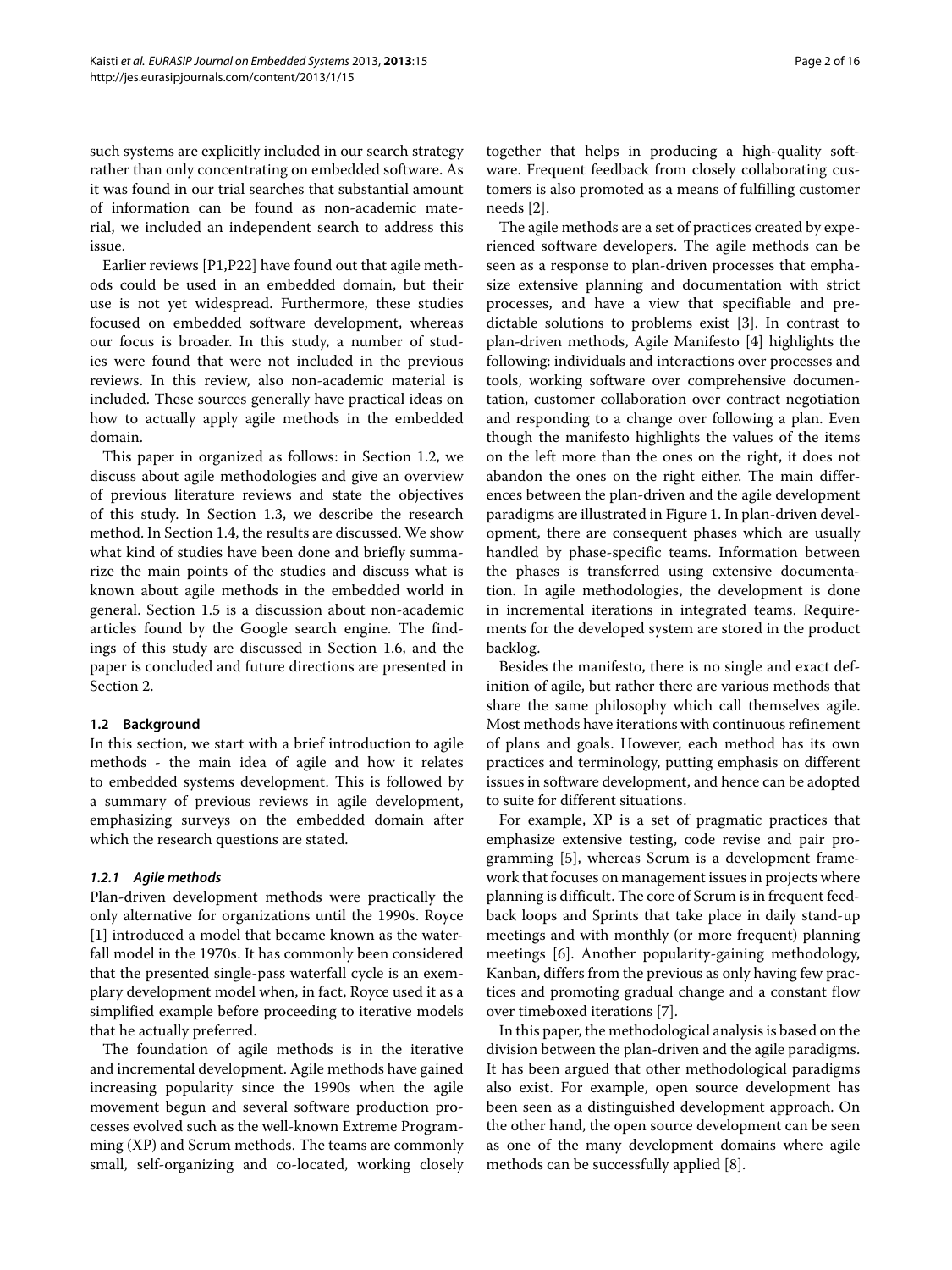

#### <span id="page-2-0"></span>*1.2.2 Review questions*

In this review, the main objective was to find out the current state of agile methods in the field of embedded systems development. We made a clear distinction between *embedded software* and *embedded systems* development. In our discussion, the former is software development which is constrained by the used hardware, whereas the latter is not only constrained by hardware but also includes hardware development.

As the purpose of this study was to find out what is currently known about agile methods in embedded systems development and if these methods are suitable in this domain, we focused on the following questions:

- RQ1 What is currently known about agile methods in embedded systems and embedded software development?
- RQ2 Are agile methods suitable for embedded systems and embedded software development?
- RQ3 What kind of evidence is there to support these findings?

#### <span id="page-2-1"></span>*1.2.3 Summary of previous reviews*

The first found review about agile methods in general was published by Abrahamsson et al. [\[9\]](#page-14-8) in 2002, reviewing the existing agile methods and practices. Dybå and Dingsøur have written a review on the existing empirical studies in agile software development [\[3\]](#page-14-2).

There have also been systematic literature reviews on agile methods in embedded systems development prior to this study [P1,P22] which are analyzed in more detail in Section [1.4.1.](#page-4-0) Albuquerque et al. [P1,P22] present a systematic literature review, which is similar to our survey, on agile methods in embedded systems development. In the review, the current state of agile methods is examined; the most often used agile method is found, and the challenges in adopting these methods in embedded systems are discussed. The authors point out that the suitable agile methods for embedded systems development should be surveyed in more detail.

Even though the starting point of Albuquerque et al. [P1] is close to our survey, the results, to some extent, differ. Our approach is more hardware development oriented, and we have emphasized embedded hardware and integrated circuit development in our review. Albuquerque et al. have included a total of 23 articles from which 12 articles are also selected to this study. The difference in the found articles is due to slightly different viewpoints in the article selection process and in the inclusion and exclusion criteria. Albuquerque et al. emphasize agile methods, such as Scrum or XP, while our study concentrates on agile and lean methods putting more emphasis in the actual agile hardware development including integrated circuits.

The literature study by Shen et al. [P22] concentrates on studies about the usage of agile methods in embedded software development. The emphasis in the selected articles is in the application of agile principles. The survey includes 40 articles. Regardless of the slightly different approach, there are 12 same articles in these surveys where the difference is mostly due to different search strategies. The observation made by Albuquerque et al. is shared in that a more rigorous research is needed.

In our study, we did not limit the review to any particular agile method and we also included lean methods as an important part of the review. We also decided to include several search strings that emphasize hardware and not just embedded systems to make the search more comprehensive. The development of embedded hardware and integrated circuits is included because of their essential role in the development of embedded systems. This study also includes non-scientific forums which were found to be a relevant source of information on agile methods.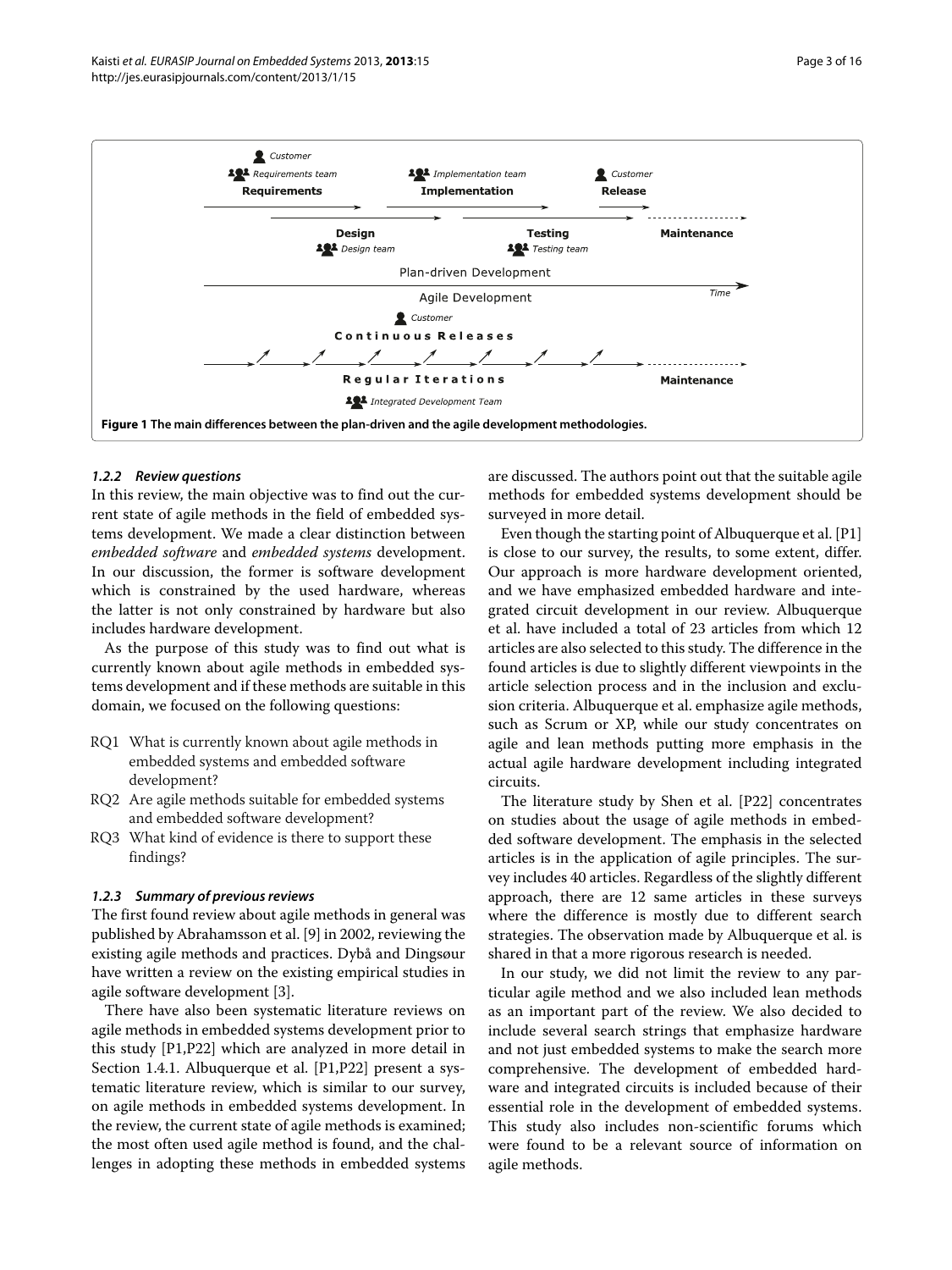#### <span id="page-3-0"></span>**1.3 Research process**

A systematic literature study is a systematic and repeatable approach to identify and study all relevant evidences, i.e. primary studies, on a specific research question or phenomenon [\[10\]](#page-14-9). The method consists of literature search, study selection, data extraction and synthesis. Systematic literature studies can be roughly divided in two categories [\[10\]](#page-14-9): systematic literature review (SLR) focuses on finding existing evidence on a specific question, while systematic mapping study (SMS) categorizes existing studies on the topic in order to show the gaps of knowledge.

In this paper, we performed a study that incorporates features on both SMS and SLR on the use of agile software development methodologies in the context of embedded software and embedded systems development. We decided to map the existing evidence and, thus, to identify gaps in current research in addition to synthesizing the found primary papers.

We use major publication databases and search engines available at our university. We started the search process by conducting several pilot searches using different search terms and search options and decided to concentrate on the terms 'agile' and 'lean' from the process method viewpoint and to the terms 'embedded software', 'embedded system', 'hardware' and 'integrated circuit' from the viewpoint of domain knowledge. Thus, we used the following search string: [agile AND ('embedded software' OR 'embedded system' OR 'embedded systems' OR hardware OR 'integrated circuit' OR 'integrated circuits')] OR[lean AND('embedded software' OR 'embedded system' OR 'embedded systems' OR 'integrated circuit' OR 'integrated circuits')]. The search was performed using full text option, when it was available in the search engine. The searches were done in December 2012.

A study was selected if it was from the field of agile development of embedded systems, embedded software, electronics hardware or integrated circuits. We included expert opinions, lessons learned papers and articles presenting empirical results from students, professional software developers and academics. We did not include editorials, book reviews, or interviews. Papers documenting the same original work were considered as duplicates, and therefore, only one of them was included. Only articles written in English were included.

The article search was divided into three stages as shown in Figure [2.](#page-4-1) In the first stage, the search engines were divided between three authors and the studies were included based on the title of an article. An article was selected if the article was from the field of agile development of embedded systems, embedded software, electronics hardware or integrated circuits. From 20,430

hits, only 379 were selected (most of the duplicates removed) for the second stage.

In the second stage, the abstract of each selected paper was read by two authors. By using the same criteria as in the first stage, the two authors voted on each article to include it or not for the third stage. The authors agreed in about 80% of cases. In a case where one author suggested inclusion and the other did not, a third opinion was used to decide. After the second stage, 58 articles remained to be analysed in the third stage.

In the third stage, the articles were randomly distributed to three authors so that each article was skimmed through by at least two authors. In this stage, the papers were checked in detail in terms of the inclusion and exclusion criteria. In the end of the third stage,a total of 28 articles were selected for the final review where the articles were read carefully and data was extracted from them.

In the data extraction, the articles were categorized in terms of their content and type. The categories were pre-defined, and each article was classified by at least two authors. From the content, we divided the studies to be either embedded systems or embedded software related. In our analysis, a 'systems article' is defined to have some content on hardware or mechanical development, and a 'software article' is about embedded software development possibly with embedded systems-related constraints. In addition, articles were categorized being qualitative, quantitative or neither. Also, the used agile method from each article was mapped. The results from the first extraction phase are collected in Table [1.](#page-5-0)

After the categorization, the selected studies were read carefully and they were summarized. We used descriptive synthesis to analyse the findings. We identified three themes - method development, adoption of agile methods and experience reports - that recurred in different papers, and we classified the articles based on these categories.

#### <span id="page-3-1"></span>**1.4 Results**

The 28 chosen articles were classified in terms of their content and type as described. The selected articles have been published quite recently. The first published paper was in 2003. The amount of published studies per year has remained fairly stable as shown in Figure [3.](#page-6-0)

The selected articles have several different approaches in studying agile methods. Some of them focus on previously known methodologies, such as Scrum or XP, while others concentrate on the agile practices and the original Agile Manifesto [\[4\]](#page-14-3) without utilizing any certain methodology. There are also papers focusing on development of new agile methods. The distribution of different agile methods appearing in the selected papers is illustrated in Figure [4.](#page-6-1) The figure shows that XP is the most frequently mentioned method. From the more detailed information,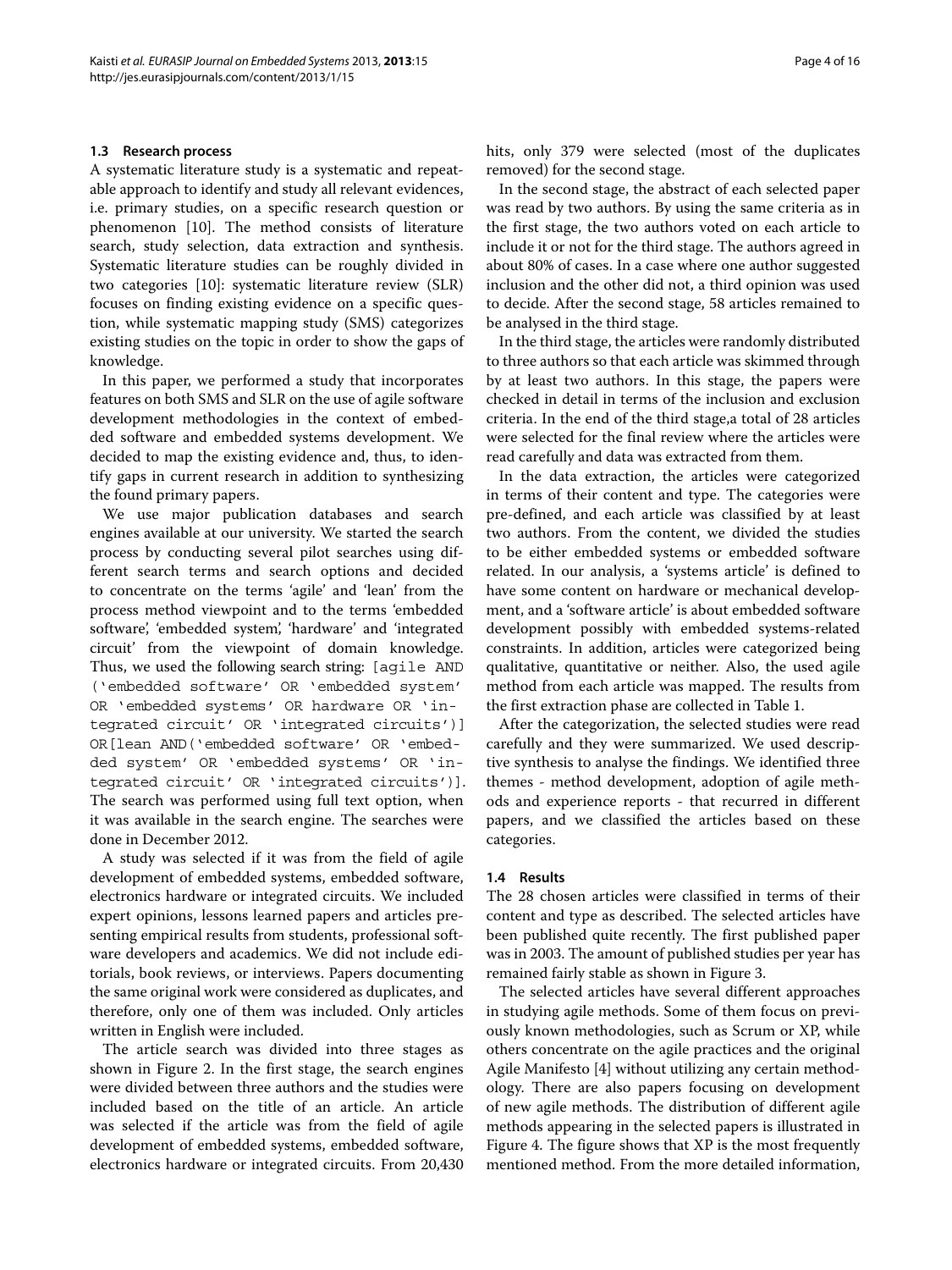

<span id="page-4-1"></span>presented in Table [1,](#page-5-0) one can notice that in many studies, XP and Scrum methodologies are used together. The *Applied agile* category includes studies where the used method is unique and typically based or modified from previously known methods such as Scrum or XP. The category *other* includes methodologies such as test-driven development (TDD) and agile manufacturing. All of the different methods appearing in the other category are named in Table [1.](#page-5-0) The final method category is for studies which include *multiple* agile methods. These articles are typically reviews which survey the previous works on the field.

From the selected articles, 18 included a case study or an experiment report. Project-specific characteristics are presented in Table [2.](#page-7-0) The projects and teams were quite often small, but the specific team size was left unmentioned in half of them. Few of the articles concentrated on large organization-related challenges. Quite many projects had changing requirements, which had led to selection of agile methods. Project areas were quite wide in embedded system and software development, e.g. satellites, telecommunication and processor firmwares. In the majority of the articles, the success of a project was based on the impression of the authors. In six cases, there were also some measurements based on which success was defined: effective code lines per hour [P3,P26], defect rates monitored [P26,P27], time used [P2,P26], failures in field and upload success rate [P13], performance measurements compared to previous similar products [P20] or test coverage [P3]. One case [P3] used a survey to get insight about how people felt.

# <span id="page-4-0"></span>*1.4.1 Review articles*

Among the selected articles, there are three studies which are considered as surveys. These articles include two systematic literature reviews [P1,P22], and they were briefly presented in Section [1.2.3.](#page-2-1) Albuquerque et al. [P1] present a systematic literature review on the agile methods in embedded systems development. The authors in [P1] have found out that agile methods have had a positive impact on embedded systems development while their use is still not widespread. They present potential research lines which should be investigated in more detail. Research should be conducted on suitability of different agile methods to the development of embedded systems and how these methods affect the product quality as well as to the development cost and effort. They also point out a need for investigation on how to adopt agile methods when safety intensive requirements have to be taken into account. Albuquerque et al. have made a conclusion that the suitable methods for embedded systems development should be surveyed in more detail.

The other extensive SLR among the selected studies is authored by Shen et al. [P22]. It surveys the studies on agile methods of embedded software development. The selected articles are surveyed especially in terms of the application of the agile principles. Shen et al. share the observation of Albuquerque et al. that more rigorous research of the field is needed. They have noted that XP and Scrum are the two most used agile methods in the field of embedded software and see that the characteristics of embedded software development bring new challenges into applying these methods. The authors see that the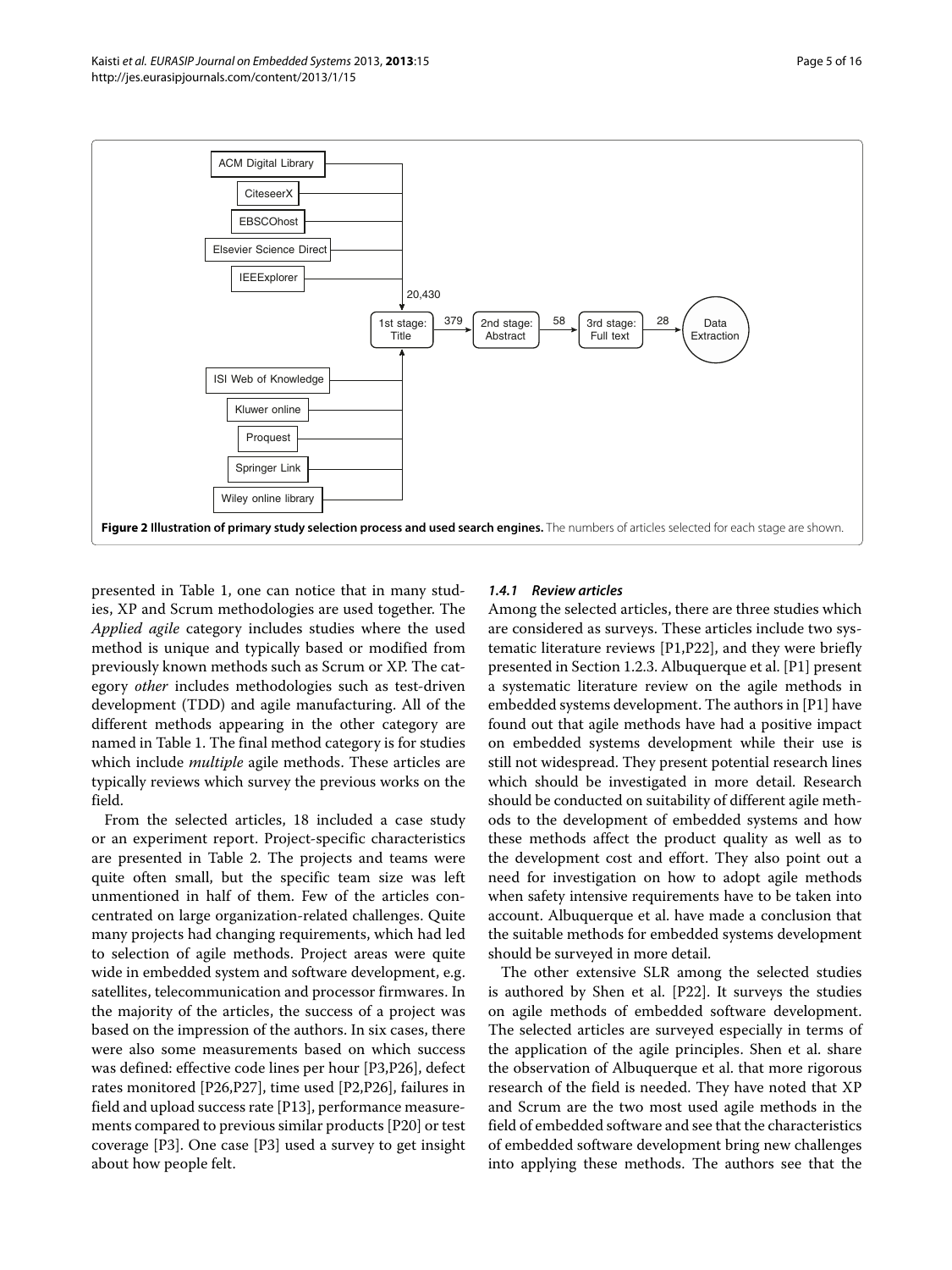#### <span id="page-5-0"></span>**Table 1 Article content**

|                | <b>Embedded</b> |                       | <b>Analysis</b> |              | <b>Agile Method</b> |             |                |                      |                 |
|----------------|-----------------|-----------------------|-----------------|--------------|---------------------|-------------|----------------|----------------------|-----------------|
| Number         | Software        | Systems               | Qualitative     | Quantitative | Scrum               | XP          | Applied        | Other                | Number          |
| P1             |                 | $\mathsf X$           | $\mathsf X$     | $\mathsf X$  |                     |             |                |                      | P1              |
| P <sub>2</sub> | $\mathsf X$     |                       | $\mathsf X$     |              | $\mathsf X$         | $\mathsf X$ |                | Plaform-based design | P <sub>2</sub>  |
| P3             | $\mathsf X$     |                       | $\mathsf X$     | $\mathsf X$  |                     | $\mathsf X$ |                |                      | P3              |
| P4             | $\mathsf X$     |                       | $\mathsf X$     |              |                     | $\mathsf X$ |                | TDD                  | P4              |
| P <sub>5</sub> | $\mathsf X$     |                       | $\mathsf X$     |              | $\mathsf X$         | $\mathsf X$ |                |                      | P <sub>5</sub>  |
| P6             | $\mathsf X$     |                       | $\mathsf X$     |              |                     | $\mathsf X$ |                |                      | P6              |
| P7             | $\mathsf X$     |                       | $\mathsf X$     |              | $\mathsf X$         |             |                |                      | P7              |
| P8             |                 | $\mathsf X$           | $\mathsf X$     |              |                     |             | $\mathsf X$    |                      | P8              |
| P9             | $\mathsf X$     |                       | $\mathsf X$     |              |                     |             |                | Agile manufacturing  | P9              |
| P10            | $\mathsf X$     |                       | $\mathsf X$     |              |                     |             |                |                      | P10             |
| P11            | $\mathsf X$     |                       | $\mathsf X$     |              |                     |             |                |                      | P11             |
| P12            | $\mathsf X$     |                       |                 |              |                     |             |                | <b>DDD</b>           | P12             |
| P13            | $\mathsf X$     |                       | $\mathsf X$     | $\mathsf X$  |                     |             | $\mathsf X$    |                      | P13             |
| P14            | $\mathsf X$     |                       | $\mathsf X$     |              |                     | $\mathsf X$ |                |                      | P14             |
| P15            |                 | $\mathsf X$           | $\mathsf X$     |              |                     | $\mathsf X$ | X              |                      | P15             |
| P16            | $\mathsf X$     |                       | $\mathsf X$     |              |                     |             | X              |                      | P16             |
| P17            | $\mathsf X$     |                       | $\mathsf X$     | $\mathsf X$  | $\mathsf X$         | $\mathsf X$ |                |                      | P17             |
| P18            | $\mathsf X$     |                       | $\mathsf X$     |              |                     |             | $\mathsf X$    |                      | P18             |
| P19            | $\mathsf X$     |                       | $\mathsf X$     |              | $\mathsf X$         | $\mathsf X$ |                |                      | P19             |
| P20            |                 | $\mathsf X$           | $\mathsf X$     |              |                     |             |                | HW/SW co-design      | P20             |
| P21            |                 | $\mathsf X$           | $\mathsf X$     |              | $\mathsf X$         |             |                |                      | P21             |
| P22            | $\mathsf X$     |                       |                 | $\mathsf X$  |                     |             |                |                      | P22             |
| P23            | $\mathsf X$     | $\mathsf X$           | $\mathsf X$     |              |                     |             |                | <b>TDD</b>           | P23             |
| P24            | $\mathsf X$     |                       |                 |              |                     | $\mathsf X$ |                | <b>TDD</b>           | P24             |
| P25            |                 | $\mathsf X$           | $\mathsf X$     |              |                     |             | $\mathsf X$    |                      | P25             |
| P26            | $\mathsf X$     |                       | $\mathsf X$     |              |                     | $\mathsf X$ |                |                      | P <sub>26</sub> |
| P27            |                 | $\boldsymbol{\times}$ | $\mathsf X$     |              |                     | $\mathsf X$ |                |                      | P27             |
| P28            |                 | $\mathsf X$           | $\mathsf X$     |              |                     |             | $\mathsf X$    |                      | P28             |
| Total          | 20              | 9                     | 25              | 5            | 6                   | 11          | $\overline{7}$ |                      |                 |

DDD, document-driven development; TDD, test-driven development.

investigation should be extended to a wider scope outside the well-known XP and Scrum methods. They also conclude that active collaboration with embedded industry is essential in the research of agile methods for embedded software development.

While surveying the used agile methods for embedded systems development, Srinivasan et al. [P25] have noted that there are both technical and organizational issues in adoption of the agile practices. They noticed that the main gap in the literature is the absence of reports on failures in the agile adoption in embedded systems development. Based on the published literature, the authors made recommendations on how the focal principles, such as test-driven development or requirements management, should be utilized to evade the issues. They, for instance, recommend to tailor the agile practices into larger organizational context and harmonize the requirement management to support modifiability, maintainability and dependability. They conclude that adoption of agile methods needs organizational support. Willingness for organizational culture change is required especially because of the soft factors present in the agile practices.

#### *1.4.2 Method development*

The selected articles include three studies that propose a new development method for embedded software [P2,P24] and systems development [P12]. Smith et al. [P24] propose a method that emphasizes test-driven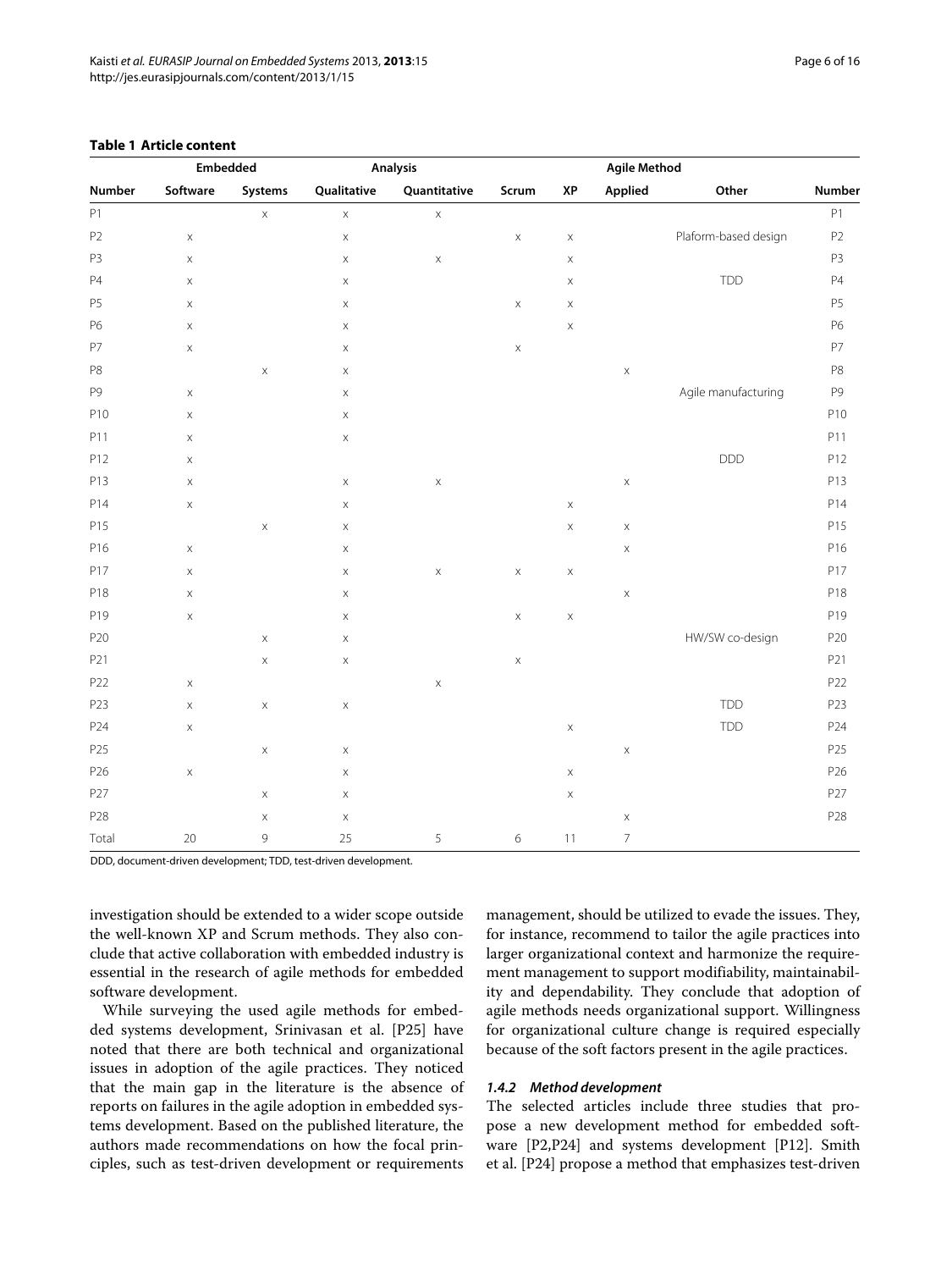

<span id="page-6-0"></span>approach that could be considered most suitable for embedded software development. Cordeiro and Barreto [P2], in turn, propose a platform-based design method where a platform consisting of frequently used functionality can easily be extended and modified for different projects. The method proposed in [P12] might be better suited for embedded systems design as it is based on an appropriate documentation system that simplifies information sharing between stakeholders. Four other studies can be considered as method development, which do not propose a new method, but rather extensions to existing ones. In [P11], various pragmatic suggestions are proposed on how large-scale organizations can better utilize agile methods. Articles [P9] and [P10] compare agile methods to other methods, and in [P28], agile methods are introduced into requirements engineering, and it is tested by a case study.

Smith et al. [P24] propose a development process where the authors try to find the most suitable practices from test-oriented processes that can be adapted to the embedded software development. The proposed

<span id="page-6-1"></span>

development method, to some extent, lies on the findings of an experience report by Smith et al. [P23] where undergraduate students experimented with test-driven development in embedded domain. The core of this new embedded test-driven development approach is a subset of practices from XP. The practices that were modified to the embedded domain include test-driven development, refactoring, simple design, pair programming and continuous integration. To implement test-driven development in the embedded domain successfully, some changes are required to the practices. For example, refactoring should be interpreted as making improvements in speed and in lower power consumption even if this might reduce the portability, clarity and modularity. The proposed method addresses the issue of different life cycles in embedded products compared with conventional software applications and proposes how this difference could be addressed in product development.

In [P28], Waldmann points out that in agile, requirements engineering process should be transparent to all stakeholders. In the presented case study, agile practices had been applied in requirements engineering of a new generation of platform components (generic components that can be used over different products) for hearing solutions. It was found that the same product should be customizable to answer the needs of different customers instead of developing different products for all the different customers. A similar view is found in [P2] where Cordeiro and Barreto propose a platform-based design development method where a microprocessorbased architecture can be rapidly extended, customized for a range of applications and quickly delivered to customers. Most of the used practices in the proposed method are adopted from XP and Scrum methods. Cordeiro and Barreto also briefly discuss the results of the proposed method, applying it in three small projects with one to four developers in a project with two to three sprints. It is argued that the proposed method showed a reduction of development time in the case studies, but it is acknowledged that development methods are difficult to compare.

In [P12], Luqi et al. introduce a new document-driven development (DDD) method. They point out the importance of documentation especially in complex real-time systems and emphasize the use of appropriate documentation. The core of the proposed method is in the document repository where all information concerning the development is stored. Information can be represented in different forms, depending on who needs the information and thus providing the means of communication between stakeholders, e.g. managers, developers, sponsors, maintainers and end-users. The aim is also to use the DDD to integrate all used methods and tools into this new system,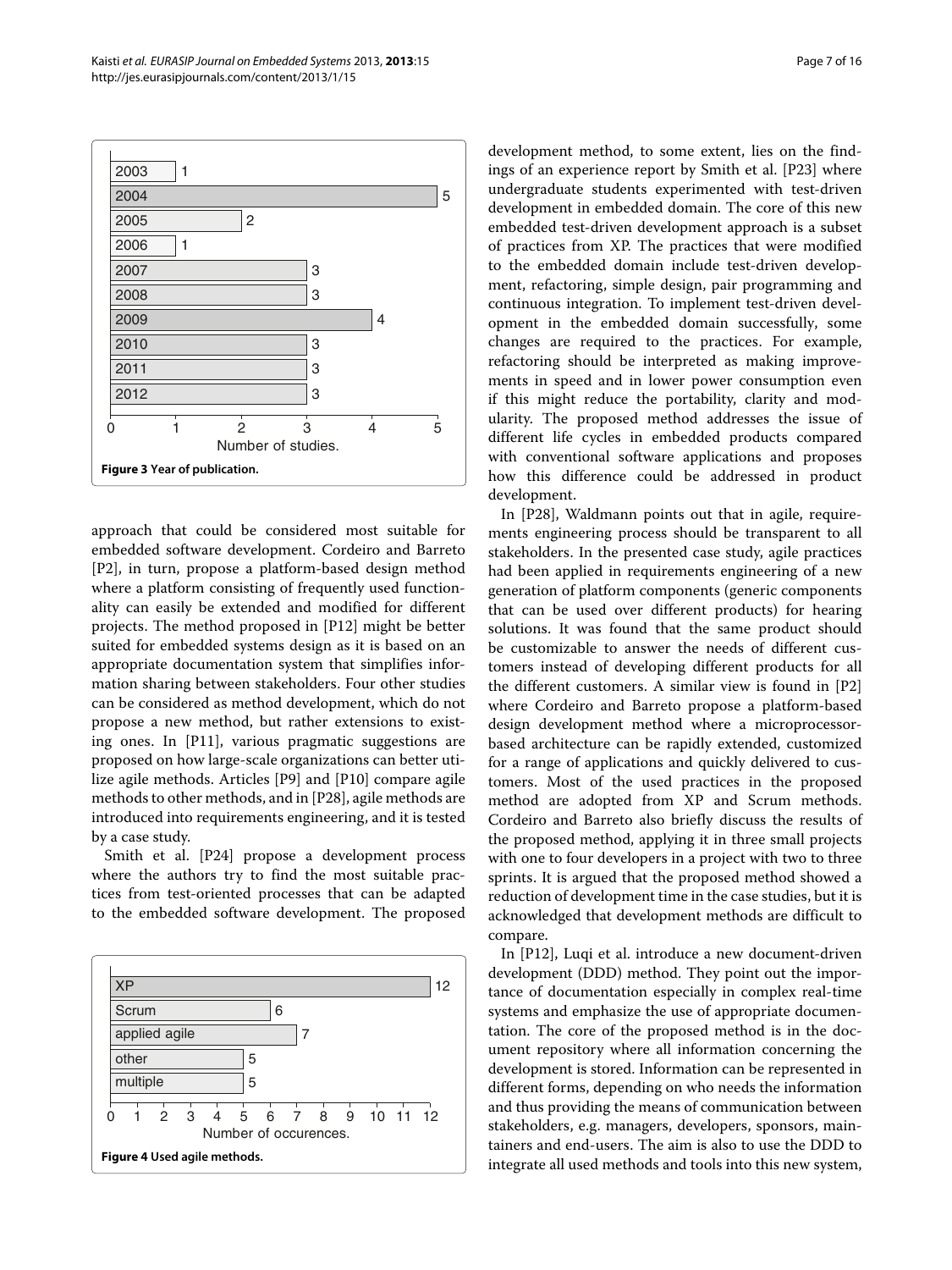# **Table 2 Case studies and experiment reports**

| Number         | Method(practices)                                                                                                                                                                                                                                                                                               | Team size                        | <b>Success</b>                                                                                                        | <b>Discipline</b>                                                                                                          | <b>Project characteristics</b>                                                                                                                           |
|----------------|-----------------------------------------------------------------------------------------------------------------------------------------------------------------------------------------------------------------------------------------------------------------------------------------------------------------|----------------------------------|-----------------------------------------------------------------------------------------------------------------------|----------------------------------------------------------------------------------------------------------------------------|----------------------------------------------------------------------------------------------------------------------------------------------------------|
| P <sub>2</sub> | A new platform-based design<br>method based on XP, Scrum and<br>agile patterns (e.g. Sprint and<br>Product backlogs)                                                                                                                                                                                            | $1 - 4$                          | The development platform reduced<br>substantially development time of<br>the product                                  | Three embedded system projects:<br>pulse oximeter, digital soft-starter<br>and the induction motor simulator<br>equipments | Team uses pre-designed and<br>pre-characterized components instead<br>of full custom design methods                                                      |
| P <sub>3</sub> | XP (The planning game, short development<br>cycles, pair programming, test first<br>programming, collective code ownership,<br>frequent integration, never solving a<br>problem that has not occurred,<br>refactoring, minimal documentation)                                                                   | Total 29<br>people in<br>4 teams | XP can be used to develop<br>complex mission-critical systems<br>after the team starts to work                        | Software development of mission-<br>critical two-way radio systems projects                                                | There were four about 18-month<br>projects, where requirements change                                                                                    |
| P4             | XP practices (unit test first<br>with mock objects, automate building<br>software and testing, write code in<br>testable fashion)                                                                                                                                                                               | N/A                              | Agile techniques can be used<br>also in embedded development                                                          | Software for control boards<br>of automated guided vehicles                                                                | The team had used agile<br>in web and desktop applications<br>previously                                                                                 |
| P5             | Selected practices from Scrum<br>(Sprint, Sprint planning meeting,<br>Daily scrum, Sprint review/<br>Retrospective) and XP (simple<br>design, unit testing, refactoring,<br>pair programming, collective code<br>ownership, continuous integration,<br>on-site customer, sustainable pace,<br>coding standards) | 7                                | Experiences are mostly positive,<br>but full adoption is seen a slow<br>process                                       | Firmware for processors                                                                                                    | The team members have<br>specialized domain knowledge, the<br>requirements change and<br>hardware dependencies<br>force change. Team is also distributed |
| P6             | XP (planning, small releases, metaphor,<br>simplicity, test, refactoring, pair<br>programming, common code ownership,<br>continuous integration, 45-h week, on-site<br>customer, coding standards)                                                                                                              | N/A                              | In small teams, development<br>cycles were shorter, but in the<br>whole project, the results were<br>not satisfactory | Telecommunication software<br>development                                                                                  | The specifications and<br>requirements are fuzzy in the<br>beginning of project and change<br>during the project                                         |
| P7             | A new piloting method when<br>introducing Scrum to the company                                                                                                                                                                                                                                                  | 20 and 15                        | Team can be Agile, even though<br>the company is not and piloting can<br>reduce resistance to change                  | Software and hardware solutions for<br>the wireless and automotive industries.                                             | A large, distributed company                                                                                                                             |
| P8             | Agile manifesto-based method<br>(individuals and interactions, emphasis<br>on working system, collaborative interface<br>with sponsor, responding to change)                                                                                                                                                    | N/A                              | Project was successfully finished<br>within short schedule and limited time                                           | Design and development of<br>two small satellites                                                                          | The project has high level requirements<br>of uncertainty, cost and schedule                                                                             |
| P12            | Document-driven development (DDD)                                                                                                                                                                                                                                                                               | N/A                              | Improvement was seen in more<br>effective design procedure and improved<br>communication between all stakeholders     | Software for a system to administer<br>therapeutic intravenous fluids                                                      | The deployment is for long periods of<br>time and used globally. There are<br>mission-critical requirements; frequent<br>changes and components are      |

<span id="page-7-0"></span>developed in different organizations with variety of stakeholders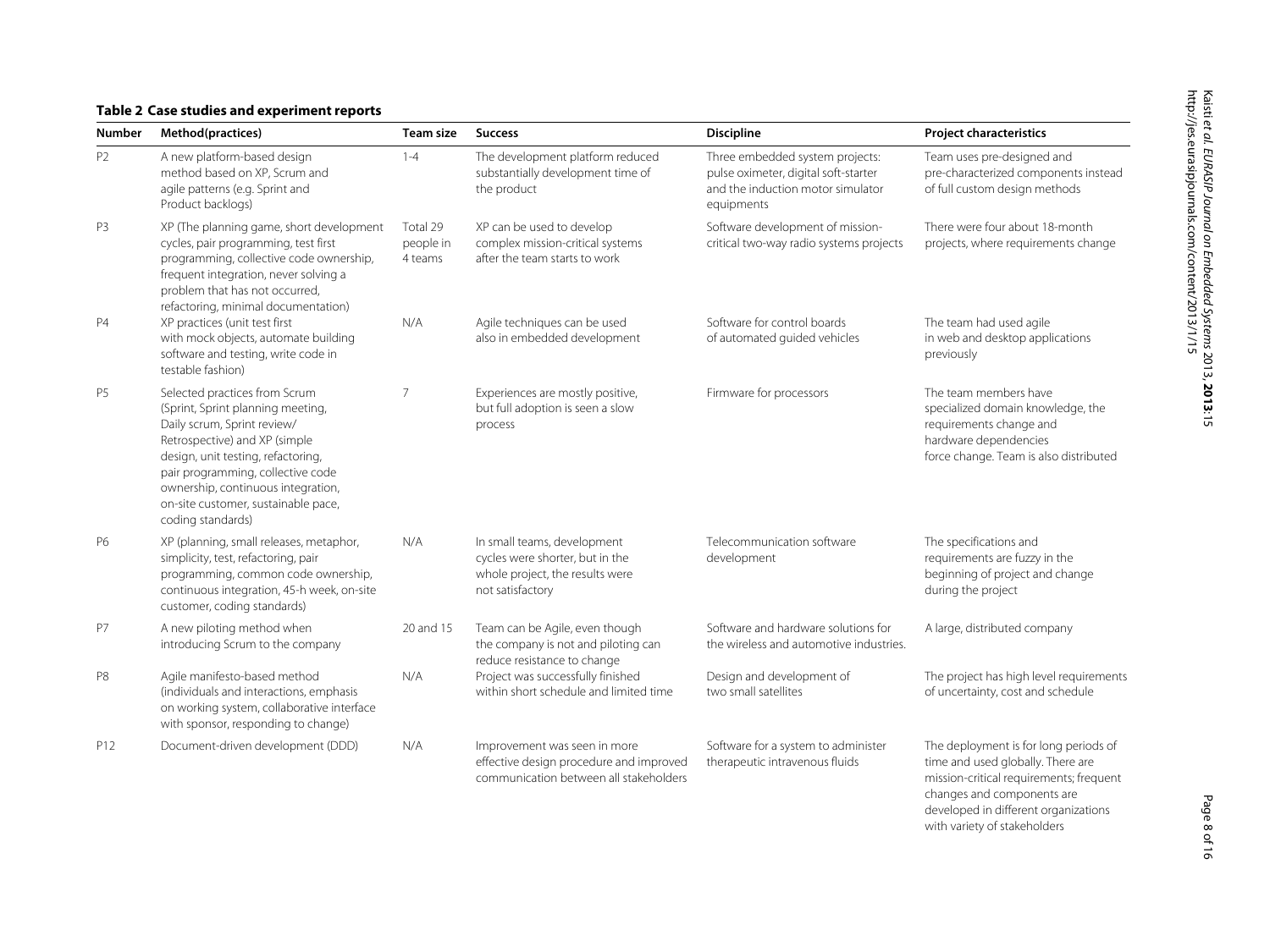|  |  |  | Table 2 Case studies and experiment reports (Continued) |
|--|--|--|---------------------------------------------------------|
|--|--|--|---------------------------------------------------------|

| P <sub>13</sub> | Agile practices (unit test, test first)                                                                                     | N/A                        | Agile elements are serious<br>options for development of<br>embedded software                                                            | Embedded software for busses and coaches                          | High degree of customer-specific<br>functionality to be implemented,<br>e.g. within days                                                                                                                                                                                                         |  |
|-----------------|-----------------------------------------------------------------------------------------------------------------------------|----------------------------|------------------------------------------------------------------------------------------------------------------------------------------|-------------------------------------------------------------------|--------------------------------------------------------------------------------------------------------------------------------------------------------------------------------------------------------------------------------------------------------------------------------------------------|--|
| P <sub>15</sub> | XP and Agile (user stories, start<br>simple, user involvement, refactor)                                                    | N/A                        | Project was viewed successful<br>both internally and externally                                                                          | A system for scheduling satellite<br>tracking stations            | The developed system is large,<br>and the organization complex.<br>The development team is inexperienced,<br>and there have been previous failures<br>in the project using waterfall<br>The requirements change, and the<br>schedule is tight. Engineers share time<br>with hardware development |  |
| P18             | Agile in general (e.g. Boehm's spiral<br>model, common room, pair programming)                                              | $\overline{4}$             | Successfully created first<br>software versions in schedule despite<br>some requirement changes                                          | A control software for satellite<br>camera equipment              |                                                                                                                                                                                                                                                                                                  |  |
| P19             | Scrum and XP (e.g. user stories)                                                                                            | N/A                        | In large organizations, agile<br>development requires very skilled<br>developers and has to be a<br>combination of old and new practices | Telecommunication                                                 | There are challenges in work<br>allocation between teams in large<br>organizations when using agile.<br>Requirements engineering is also used<br>in this project                                                                                                                                 |  |
| P <sub>20</sub> | HW-SW codesign (hardware<br>simulation and code analysis tools)                                                             | N/A                        | Higher performance was seen<br>relative to conventional HPC design                                                                       | A high performance computing system                               | There are power and performance<br>challenges                                                                                                                                                                                                                                                    |  |
| P21             | Scrum (sprints, daily stand-ups,<br>sprint backlogs, sprint review and<br>sprint retrospective and customer<br>involvement) | 15 people<br>in 4 teams    | Agility was applied only to<br>software team, and to fully benefit<br>from it, it should be broadened<br>and deepened                    | Advanced communication system project                             | The original waterfall project<br>suffered from frequent requirement<br>changes, lack of communication and<br>expensive overheads                                                                                                                                                                |  |
| P <sub>23</sub> | TDD-based tool and method                                                                                                   | N/A                        | Current unit testing tools can<br>be adapted to embedded environment                                                                     | Experience on a tool in digital<br>signal processing applications | Experience on embedded test-driven<br>development tool usage in university<br>laboratory course with undergraduate<br>students                                                                                                                                                                   |  |
| P <sub>26</sub> | XP (e.g. collective code ownership,<br>unit tests, always enabled tracing system)                                           | $4 - 6$                    | Unexperienced team's productivity<br>cannot be distinguished from best<br>teams in industry, when the team uses<br>Agile practices       | Software for a grain monitor                                      | The software developer team is<br>unexperienced and small                                                                                                                                                                                                                                        |  |
| P <sub>27</sub> | XP testing techniques (always on trouble log,<br>dual-targeting, unit tests, domain level tests)                            | About 5                    | Amazingly low bug rate and it<br>was easy to distinguish whether<br>the problem is in software or hardware                               | Software for a mobile spectrometer                                | A new product is developed from a<br>scratch with changing hardware                                                                                                                                                                                                                              |  |
| P <sub>28</sub> | Agile requirements engineering                                                                                              | Over 100 in<br>the project | Flexible requirements engineering<br>provides business value, even with<br>severe resource constraints                                   | Hearing solutions based on platforms                              | The new platform project is<br>large with inherited functionality and<br>professional requirements engineers<br>included for the first time                                                                                                                                                      |  |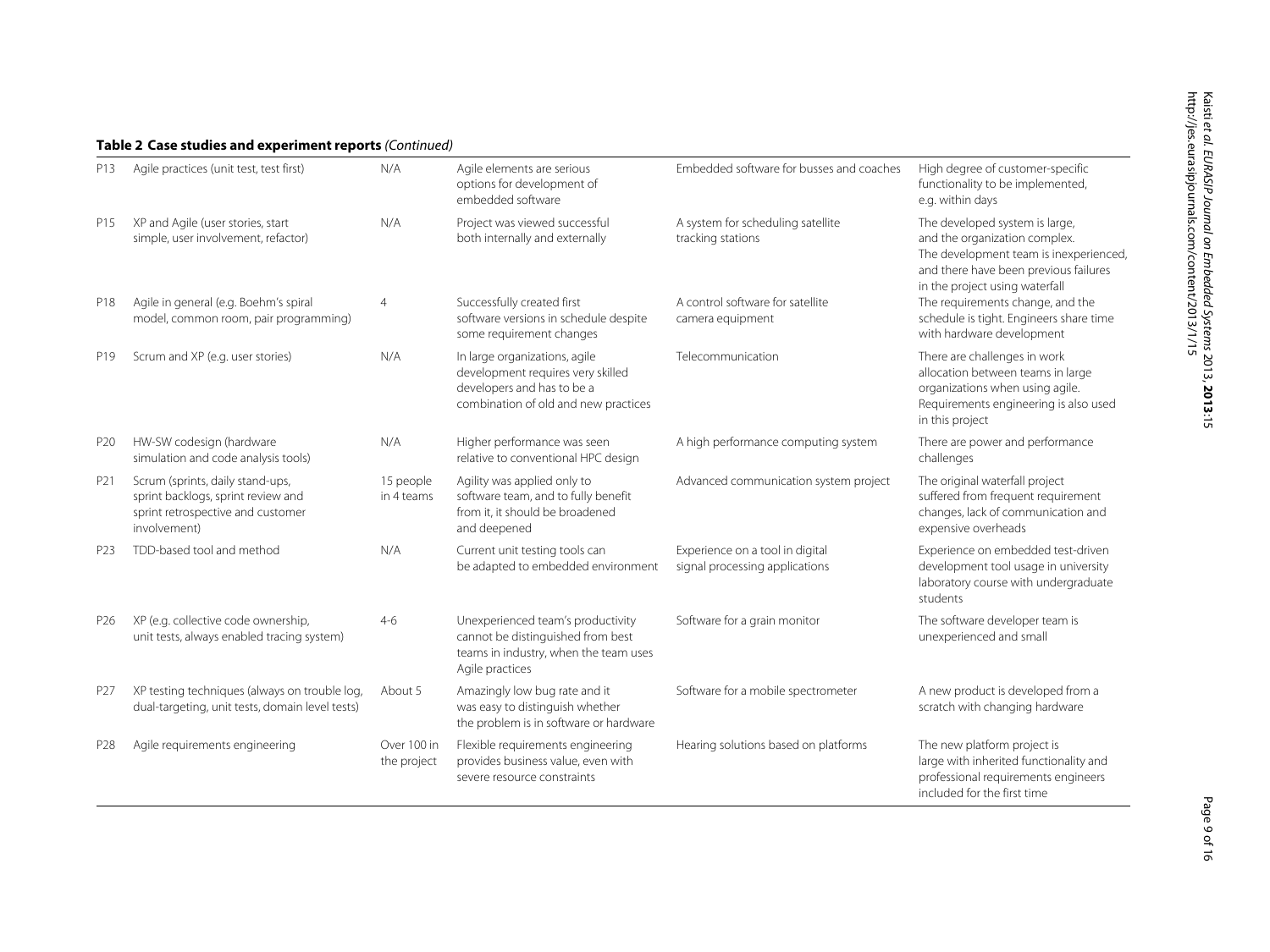but how this could be achieved remains an open question for the researchers.

Articles [P9] and [P10] compare agile to other methods. In [P9], Kettunen compares agile manufacturing and agile software development models and also finds out new manufacturing concepts that could potentially be adopted in software production. An example case of network element products also proves the similarities between these two methods. In [P10], Kettunen and Laanti compare eight different software process models from which three are agile methods, namely feature-driven development, adaptive software development and XP. The analysis results can be used for selection of a suitable model based on the anticipated project problems. The validation of the results is done through four examples based on certain past real-life projects. Kettunen and Laanti [P11] also have various pragmatic suggestions on how agile methods could be used in large-scale embedded software products based on industrial experience. It is noted that in a large-scale new product development organization, it is important to have a comprehensive view of the whole organization. One simple suggestion on creating a more efficient work-flow is to co-locate related hardware and software developers. It is pointed out that in a large company to work in an agile manner, it is not enough to concentrate only on teams and projects, as is usually done in agile methods. Furthermore, a company should understand what are the goals it tries to achieve with agile methods and, hence, what kind of methods or practices are needed. The answer is company dependent, and not all companies should adopt the same ways.

#### *1.4.3 Adoption of agile development methods*

Only four studies [P4,P5,P13,P14] have addressed the introduction of agile development methods in the embedded domain. However, all of them are expert reports from different projects in the industry; [P4,P5,P13] reported a case while [P14] compared experiences from previous projects to the XP's practices. All these studies focused mainly on the embedded software development. None of the articles included into this review addressed the question of introducing agile methods in embedded systems development.

The adoption of agile methods in a new domain has raised arguments. On one hand, Matthews [P14] argues that the XP's practices are not agile nor software development specific; instead, they are the baseline for every practical working method. Matthews acknowledged that agile methods will be adopted in the embedded world in the near future; however, he demands consideration on which practices should be adopted. Also, [P5,P13] noted that an agile method should not be followed dogmatically in the new domain. On the other hand, Fletcher et al. [P4] remark that there was nothing which would have

prevented them from using the same methods that were used in the conventional software development.

Only a few disadvantages were reported. In [P4], the authors raise the lack of support of the software tools to utilize agile practices as one of the challenges. Mannhart and Schneider [P13] and Greene [P5] argued that the importance of domain knowledge in the embedded software development hinders the use of the principle of shared responsibilities.

Drivers for agile adoption varied: Constant changes required by the hardware team were mentioned as one of the main reasons in [P5]. In [P13], the main focus was to clarify the process on adding specialized functionalities and individualizations asked by the customers to the buses with embedded software. In [P4], the team decided to use the same methods that they had been using previously. All studies judged that adoptions were successful although one engineer left the team arguing that they 'were not acting enough as a team' in the case of [P5].

Similarly, the ways of introducing agile differed. In the case of [P5], no formal education was reported before the adoption of Scrum and XP - the members of the team read through a book of XP beforehand. In [P4], a team that had a long experience on XP, in other domains, was hired to work with embedded software. However, their report focuses on introducing test-first practices to the embedded domain. In [P13], the agile methods were introduced to the process step by step: in the first phase, they presented only test-first and unit-testing practices to embedded software teams. They used also Goal-Question-Metrics approach (see e.g. [\[11\]](#page-14-10)) to foster the adoption; however, no results were reported as the project was still ongoing.

#### *1.4.4 Experience reports and case studies*

Experience reports and case studies discuss either techniques used for improving quality and predictability early in the development process, or reasons and practices behind successful adoption of agile methods in embedded systems development.

In [P27], Van Schooenderwoert and Morsicato introduce how using domain-level simulations helped in isolating bugs easier while developing a mobile spectrometer, whereas in [P20], Shalf et al. present how performance and power consumption of a high-performance computation application could be estimated by simulating the system model in different abstraction levels. In both articles, it is also described how a simulation environment was developed to enable and support these approaches.

A few articles mentioned the importance of adaptation of agile. For example, when applying XP into telecommunication software development [P6] and mission-critical two-way radio systems [P3] development, some sort of top-level documentation is needed which is not pointed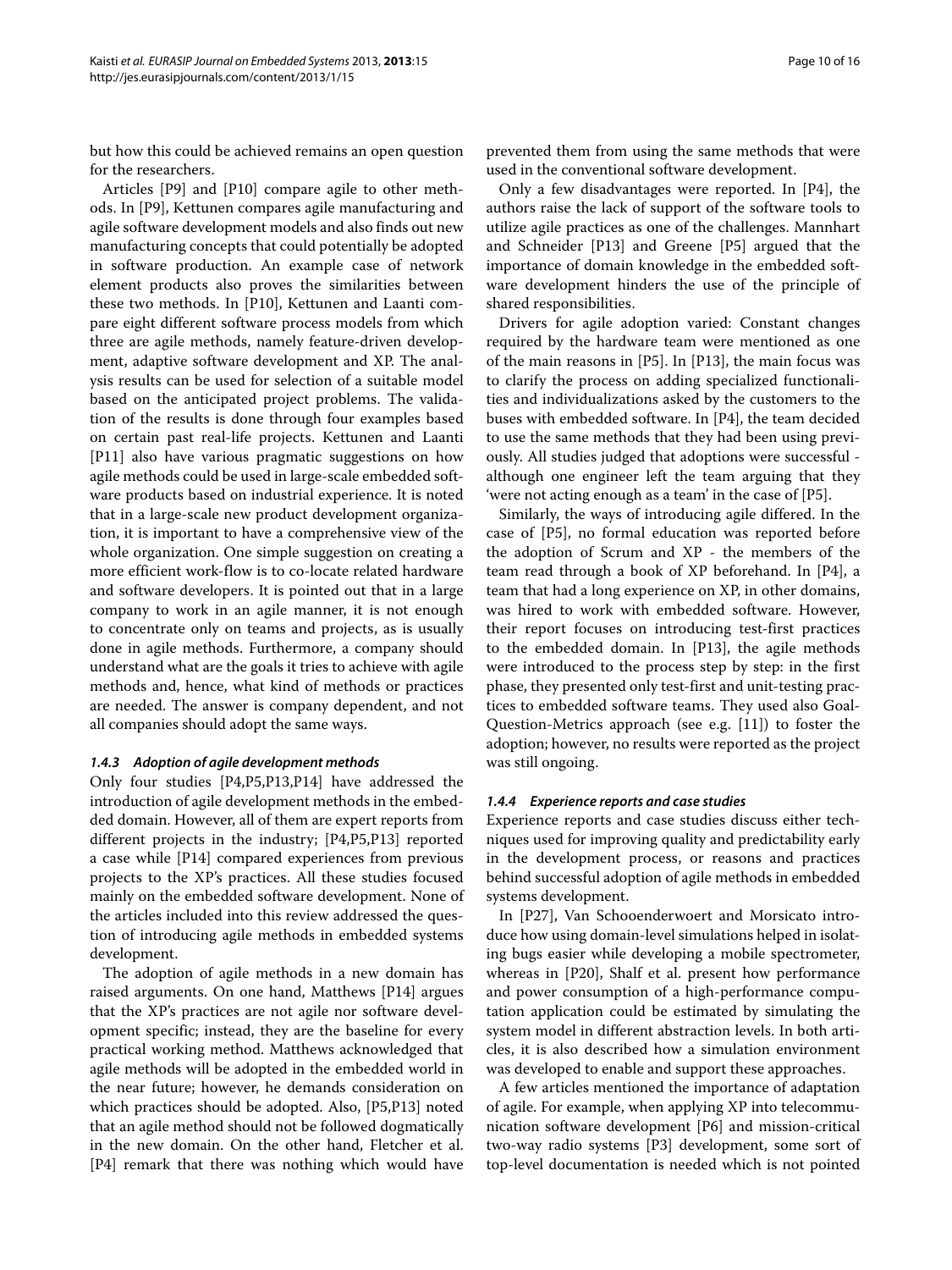out in XP practices [P3,P6]. In [P6], Gul et al. also noted that applying XP in small teams resulted in shorter development cycles, but applying XP to the whole project did not give satisfactory results. In [P3], Drobka et al. suggest using strong outsider coach, training, periodic audits and code spot-checks.

Also, articles [P8,P15,P21] emphasize the importance of process tailoring to get the best out of agile practices in embedded systems development. In their experience report [P8], Huang et al. describe how the organisational structure and process for developing high technology satellites could be modified according to the agile principles to meet cost and schedule requirements. As Morgan [P15] points out, the process tailoring can also mean that the development team itself can operate in an agile manner, whereas it has to adapt working with non-agile teams. In a government-funded development project of a system for scheduling satellite tracking stations, the team had to create some design artefacts that were used only externally. Shatil et al. [P21] bring forth several topics that were considered important during the agile adoption process. Involving management in early stage of the adoption process enabled multidisciplinary teams to be familiarized with the software team's process and help other teams to be more synchronized with the software team. The project management also started to manage the project by taking into account the software team's iterations. As a means of getting members of the development team committed to the adoption process, it described how their feedback was used to find main concerns and solving these. Finally, agile practices taken in to use were tailored to find the best fit for the development environment.

Instead of adapting some specific agile method, [P18] and [P26] used some agile practices in development. In [P18], dos Santos Jr. et al. describe the usage of an iterative model with agile characteristics in a small team that developed a control software for a satellite camera equipment. Creation of useful and reliable software rapidly was achieved by reacting to changes, using pair programming especially in complex routines, strong communication and allowing developers to make most technical decisions.

In [P26], Van Schooenderwoert describes a novice development team challenging an experienced team where the performance of the teams was measured by several industry standards. The agile practices behind the success were collective code ownership and strong unit tests. The lack of experience of some team members was overcome by agile software development techniques and the presence of senior level developers that allowed knowledge transfer between teams.

Studies presented in [P7] and [P19] focus on agile methods in large organizations. In [P7], Heidenberg et al. suggest that piloting is a good way to overcome resistance to change and to convince management that a team can be agile even though the rest of the company is not. A threestep piloting method (marketing the pilot, preparing the pilot and executing the pilot) is introduced and validated as a case study in two pilots within the same company. In [P19], Savolainen et al. describe challenges of large organizations in embedded systems when transitioning into using agile process models. Using user stories may present a problem in large embedded systems, since user interaction might be far from the implemented framework. Use of Scrum with key requirements engineering practices is seen a good way to introduce agile methods to embedded systems. Savolainen et al. also conclude that it is a good idea to preserve some of the key practices instead of

starting from scratch when introducing agile methods. In [P16], Ronkainen and Abrahamsson analyse prospects of using agile methods in embedded software development under hardware constraints based on observations in signal processing application development. They point out that agile methods are not targeted for developing embedded software and that new methods for embedded software development need to solve many challenges: real-time constraints of the hardware, need to experiment the software on hardware and need for documentation so that all stakeholders stay informed and that the development is inherently test-driven with hardware-related constraints. The authors conclude that agile methods might offer solutions for embedded software development, but the methods need to concentrate on the embedded domain-specific requirements.

Salo et al. [P17] have arranged a questionnaire of the actual use and usefulness of XP and Scrum in organizations developing embedded software. The survey involved 35 individual software development projects and focused on observing the level of use as well as the experienced or expected usefulness of the agile methods. The questionnaire concentrated to XP and Scrum and the separate practices involved in these two methods. Authors have asked which methods have been utilized, if any. They also asked how frequently the separate practices of Scrum and XP were utilized and have they been found useful. The results show that at least two thirds of the respondents have utilized one or both of the methods. From these two methods, XP was used more in the investigated companies. Those familiar with the methods have found them mostly useful. However, the authors point out that no broad generalizations can be made from the results.

#### <span id="page-10-0"></span>**1.5 Non-academic material**

In order to review non-academic material available, a Google search was conducted on January 16, 2013 using the same search terms as for the literature review. Since it was assumed that plural forms of search terms should be automatically included by the Google search engine, they were excluded from the search. This resulted in seven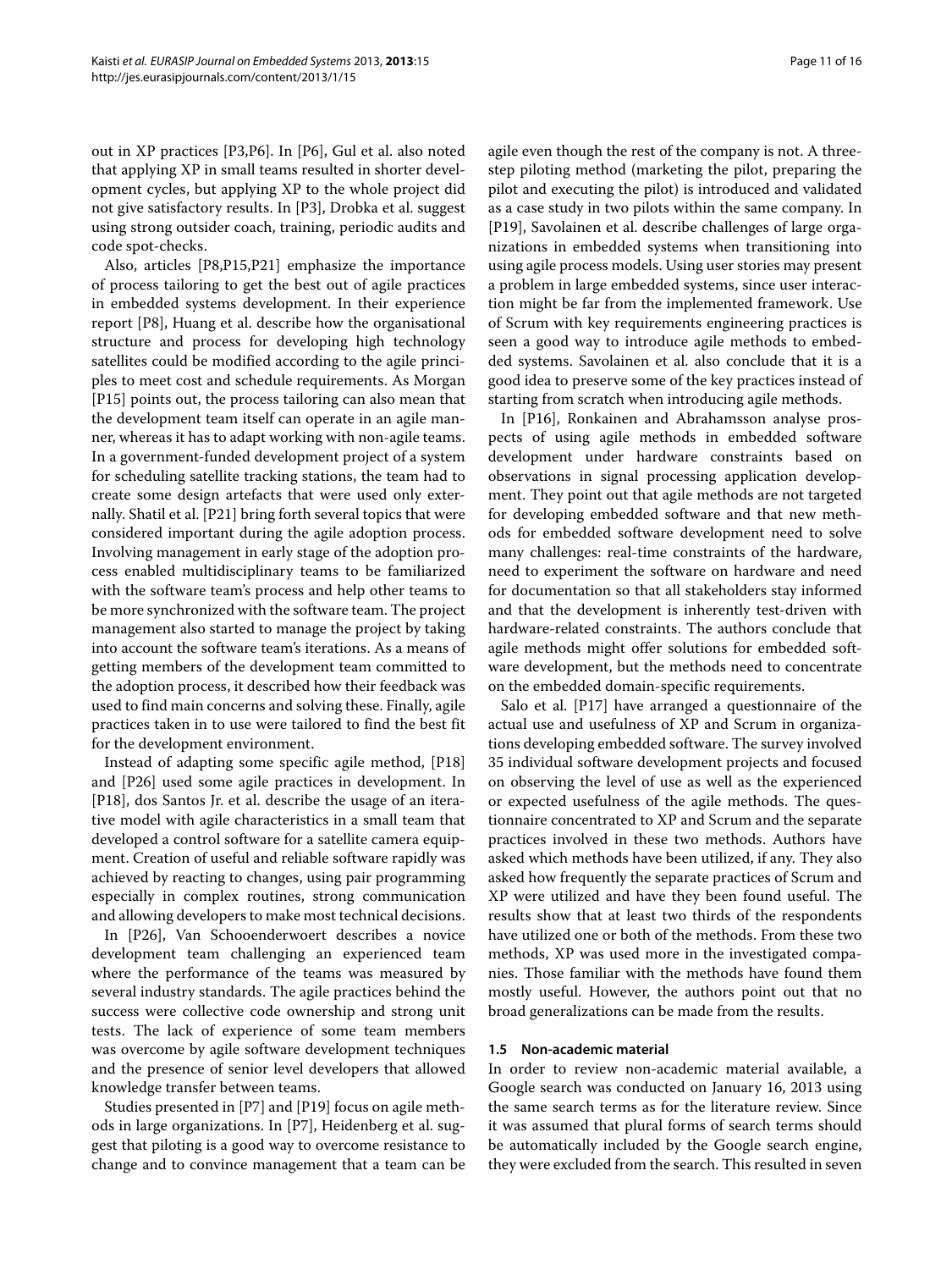distinct search strings with 50 first results from each taken for further analysis. Following the procedure used in the literature review, search results were then split between two authors and non-relevant search results having little or no content discussing agile or lean were excluded. In the next step, two authors read through all 48 search results that passed the previous step and voted for inclusion or exclusion of each with a third opinion used when two authors did not agree. After this step, 21 search results were left for deeper analysis. Search results were excluded if there was no agile or lean content, they were already covered by the SLR, or they were duplicates pointing to a same web page. It is notable that searches done using search term 'lean' resulted only in three results passing through all phases. Even though the 14 of the selected search results were from the recent 3 years (2010, 2011, 2012), also some older ones were found starting from 2004. We have included the most relevant sources concerning our study in the references.

The results can be categorized into two groups by the author type: one group was those whose work was included in the literature review (e.g. Michael Karlesky, Pekka Abrahamsson, Petri Kettunen and Nancy Van Schooenderwoert), while the other group consists of people contributing to agile embedded HW/SW development mainly by maintaining blogs, writing articles to electronic newsletters, providing training and/or consulting and giving speeches in agile conferences (e.g. Zubin Irani, Neil Johnson and Timo Punkka).

Instead of bringing new and revolutionary ideas, search results had generally a practical approach in applying agile practices into embedded systems design. A couple of the search results provided information about where to find more information about agile in embedded software development, or whom to ask for more information [\[12](#page-14-11)[,13\]](#page-14-12). Some considered the characteristics of embedded systems that should be taken into account when adopting agility, and others gave practical advice on useful agile practices in embedded systems design [\[14\]](#page-14-13). Applying agile methods to hardware development was also discussed in several sites [\[15](#page-14-14)[-18\]](#page-14-15).

It is also noted that even though hardware developers should look for the common practices in the software development domain when adopting agile practices, the characteristics of hardware development should be taken into account and practices adapted according to those [\[17](#page-14-16)[,19-](#page-14-17)[21\]](#page-15-0). For example, delivering a working prototype in the end of each iteration is not possible. The key for hardware developers is to resist getting caught up with the differences between software and hardware and to instead focus on the similarities [\[17](#page-14-16)[,18\]](#page-14-15).

Common themes found involve use of test-driven development, continuous integration, dual targeting, iterative development and customer collaboration [\[16,](#page-14-18)[17,](#page-14-16)[22,](#page-15-1)[23\]](#page-15-2).

Dual targeting answers to the lack of prototypes in the end of every iteration, but it also brings carefully thought design to the software-hardware interface [\[17](#page-14-16)[,21\]](#page-15-0). Continuous integration including automatic testing will help to identify failures in the early stage [\[16](#page-14-18)[,17](#page-14-16)[,23\]](#page-15-2). There are several ways to improve customer collaboration, e.g. user stories can be used, but the term user can also refer to nearer customers, not necessarily to the end user [\[21\]](#page-15-0).

#### <span id="page-11-0"></span>**1.6 Discussion**

In this paper, we studied what is currently known about using agile methods in the development of embedded systems and embedded software (RQ1). The results showed that the research is rather scattered and mainly driven by industry reports. It was found that there is no one method for the diverse world of embedded systems development, but many emphasize different viewpoints. There were multiple new development methods proposed that would better suit the needs and constraints of the embedded domain in addition to ideas on how to scale agile methods in large organizations and in ways agile methods have been adapted to suit various needs of different companies.

Our second research question was whether the agile methods are suitable for the development of embedded systems and embedded software. For example, Ronkainen and Abrahamsson [P16] lay out requirements for agile methods that need to be addressed when used in embedded product development. The characteristics of embedded product substantially differ from what agile was originally targeted for. Meeting real-time requirements of embedded systems is pointed out to be the most important difference that new agile methods should be able to support. In embedded systems, the role of architecture and up-front designing cannot be avoided. This requirement also leads to a need to find techniques that take into account the suitable amount of documentation and specification. Furthermore, it is pointed out by Ronkainen and Abrahamsson that top level documentation is important due to many different stakeholders involved in the project, and for this problem, it is pointed out that coordination and communication methods are required. The view that system-level documentation is required in embedded product development is also supported by [P3,P6,P12]. In [P12], a document-driven development approach is proposed where the importance of documentation is believed to be prominent especially in complex real-time systems. The main idea is in a coherent and appropriate documentation system that can be used to effectively share information between project stakeholders through a document repository.

Ronkainen and Abrahamsson [P16] also observe that experimenting cannot be avoided as the hardware constraints affect the code in an unpredictable way and that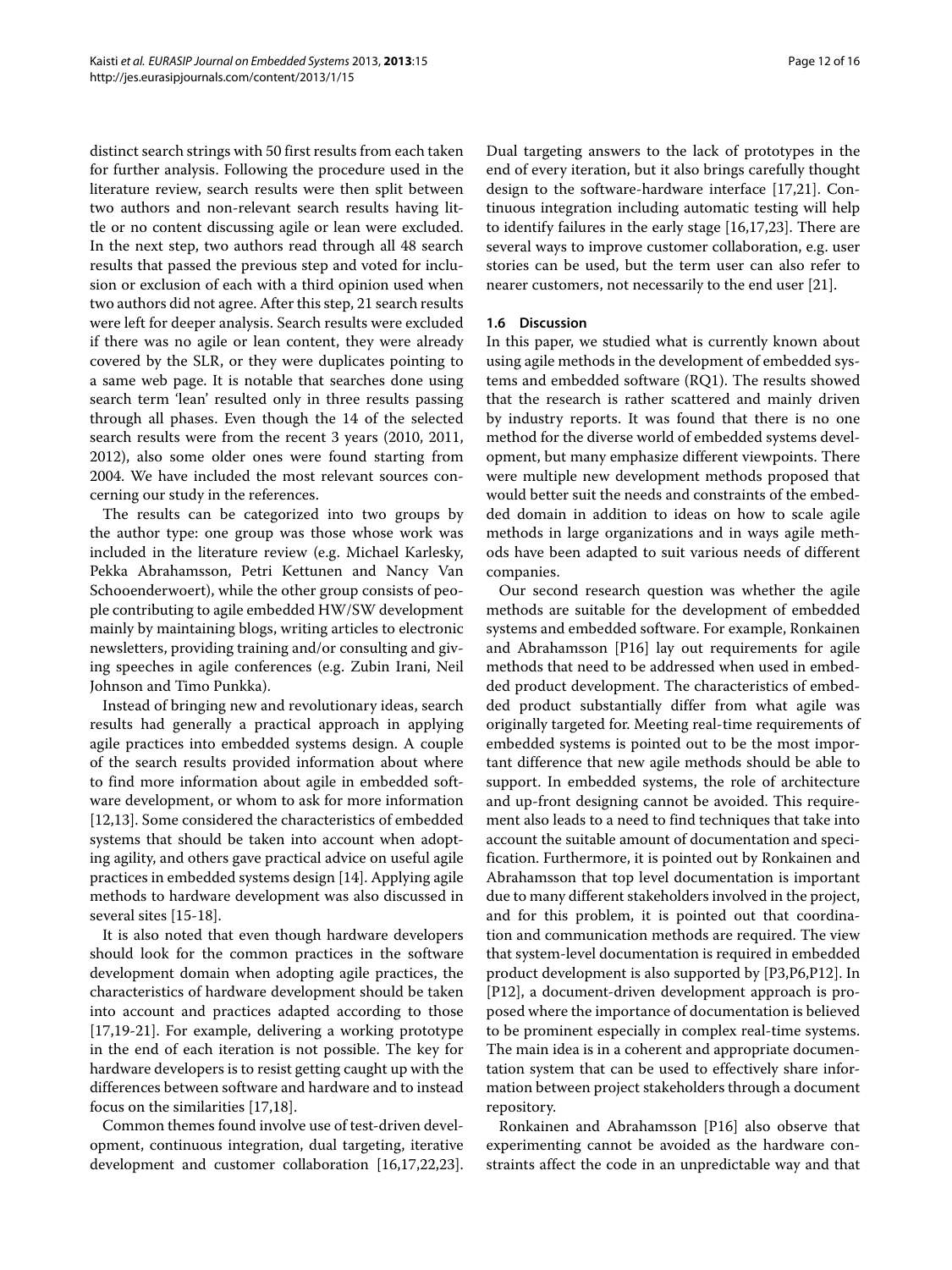the amount of the embedded software generated with experimenting is significant. In addition, it is pointed out that as the development progresses and more teams are getting involved (as the product gets more and more integrated), the embedded software has to become more rigid as all the changes made in the later stages of development ripple further and further to other teams and developers. This requires changing practices during the project, which is not supported at the moment. This discussion was on constrained embedded software development, but in this study, we also looked for ways to develop embedded products including hardware. This idea is suited well to the embedded product development where later stage changes have a huge impact on the project. One of the ways in reducing the impact is proposed by Punkka [\[24\]](#page-15-3) where SW and HW co-design is emphasized. The point is in starting early with what you can and using, e.g., bread boards and evaluation boards and rapidly build a demo or a prototype of the product by experimenting. This should help the problem with later stage changes as the development needs to become more rigid only after demo and prototype rounds. At this point, most of the uncertainty and the whole product-related changes should have been done, and required changes would not ripple down too far.

Ronkainen and Abrahamsson also discuss the problems in test-driven approach. Testing is the cornerstone of embedded systems as most of the generated code needs to be tested against hardware and the code can be hardware dependent. It is pointed out that test-driven approach is problematic because the test environment is different in the embedded domain, e.g. it has more severe memory and performance constraints. A need for an appropriate test suite is pointed out, a view shared in [P4]. Work from [P23,P24] advances test-driven approach where the most suitable testing practices from XP are adapted into the embedded systems development. Smith et al. [P24] also point out that practices should take into account the constraints of embedded systems, e.g. refactoring should emphasize making improvements in speed and in lowering the power consumption rather than making the code modular or readable.

Another view was in an experience report from Waldmann [P28]. It was found that with many different customers requiring slight modifications to a product, the product should be customizable instead of developing a whole new product for all the different customers. A similar problem is addressed in [P2] where Cordeiro and Barreto discuss a customizable platform-based design method. The platform contains a customizable processor that can be modified and extended on different products (a platform is not suitable to be used in [P28], but the same need is observed in both). This method can be used when a similar product is modified slightly to different customers or with completely new products that share the same basic functionality. The key is to determine the functionality that is shared over projects.

We also studied what kind of evidences there are to support the suitability of using agile methods in embedded software or embedded systems development (RQ3). The results showed that most of the studied academic and non-academic articles were experience reports from the industry and expert opinions. We did not find any rigorous controlled experiments. Therefore, it seems that the evidences in the suitability of agile methods and pros and cons of the methods need more research.

Some articles discuss about new product development in large-scale organizations, where embedded systems development requires hardware and mechanics in addition to software. Kettunen and Laanti [P11] suggest that a large company should understand what it tries to achieve with agile methods, instead of focusing only on team and project level. One way to introduce agile methods to a large company is piloting in several teams [P7]. A good idea is to preserve some of the key practices, like requirements engineering practices, instead of starting from a scratch.

There were many experience reports which stated that agile methods could be used in the embedded domain. In most of these cases, the chosen agile method was adjusted to fit the business model by choosing agile practices that could be implemented easily and would support the development work. It seems that practices that were felt to bring the best return on investment to the development process were implemented first. Depending on the case, these prioritized practices vary a lot due to the different nature of the business cases and, possibly, due to different customer interface, technical maturity, or adopted working methods and competences of development teams. Generally, there were no opposing views that agile methods could not be used in the embedded domain. However, evidence about the suitability is mostly based on opinions and uncontrolled case studies with inadequate description of research methods that strict conclusion could be made. There was only one questionnaire on the usefulness of XP and Scrum in embedded development. It was found that to some extent agile practices were used by at least two thirds of the respondents and that those who were familiar with them found them useful. It is also noteworthy to point out that failures or bad experiences from adopting agile were not reported in any of the studies. All studies state that agile methods could be beneficial in embedded domain and that most experience reports are in favour of agile methods.

Our survey included not only the development of embedded software, but also embedded hardware and integrated circuits development, and we found out that very little has been done from the hardware development point of view. However, in the study concerning non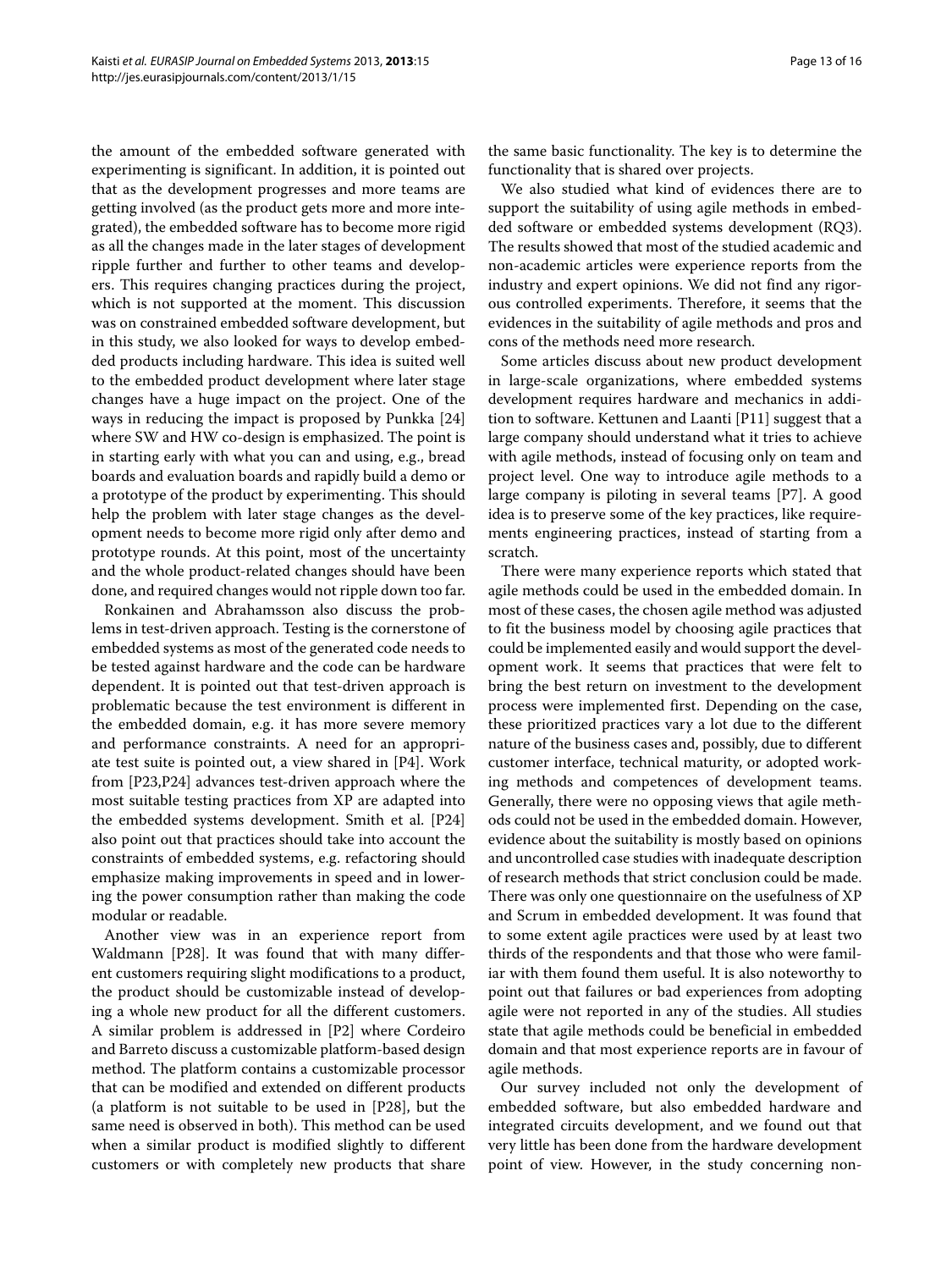academic papers, more discussions about agile methods for hardware development were found than in peerreviewed academic articles. The studies close to hardware development typically concentrate on more abstract issues such as communication or requirement management. Therefore, there is a need for more rigorous research on utilization of agile methods in the actual development work of hardware and integrated circuit designers.

# <span id="page-13-0"></span>**2 Conclusions**

It was found that there are embedded domain-specific problems about agile methods that need to be solved before agile methods can be successfully applied to the embedded domain. To some extent, there are studies that address these issues, but the amount of evidence still remains scarce. Most of the studies address the issues of embedded software development. Some studies concerning embedded systems development were also found, but the amount of hardware-related agile studies remains low. Some discussions, however, were found among the nonacademic articles concerning agile methods in embedded systems and hardware development.

Most of the found experience reports and case studies find no reason why agile methods could not - at least to some extent - be used for the embedded domain, but the lack of rigorous empirical research is a clear gap on the evidence of the actual benefits of agile methods in the embedded domain.

# **Selected academic articles**

- P1. C.O. Albuquerque, P.O. Antonino and E.Y. Nakagawa. An Investigation into Agile Methods in Embedded Systems Development. Computational Science and Its Applications — ICCSA <sup>2012</sup>, Salvador de Bahia, Brazil, pages 576–591, June 2012.
- P2. L. Cordeiro, R. Barreto and M. Oliveira. Towards a Semiformal Development Methodology for Embed ded Systems. International Conference on Evaluation of Novel Approaches to Software Engineering, Funchal, Madeira, Portugal, pages 5–12, May 2008.
- P3. J. Drobka, D. Noftz and R. Raghu. Piloting XP on Four Mission-Critical Projects. IEEE Software, 23(6), pages 70–75, November–December 2004.
- P4. M. Fletcher, W. Bereza, M. Karlesky and G. Williams. Evolving into Embedded Development. Agile Conference, Washington, DC, USA, pages 150–155, August 2007.
- P5. B. Greene. Agile Methods Applied to Embedded Firmware Development. Agile Development Conference, Salt Lake City, Utah, USA, pages 71–77, June 2004.
- P6. E. Gul, T. Sekerci, A.C. Yücetürk and Ü. Yildirim. Using XP in Telecommunication Software
- P7. J. Heidenberg, M. Matinlassi, M. Pikkarainen, P. Hirkman and J. Partanen. Systematic Piloting of Agile Methods in the Large: Two Cases in Embedded Systems Development. 11th international conference on Product-Focused Software Process Improvement, Limerick, Ireland, pages 47–61, 2010.
- P8. P.M. Huang, A.G. Darrin and A.A. Knuth. Agile Hardware and Software System Engineering for Innovation. IEEE Aerospace Conference, Montana, USA, March 2012.
- P9. P. Kettunen. Adopting key lessons from agile manufacturing to agile software product development – A comparative study. Technovation, 29(6–7), pages 408–422, July 2009.
- P10. P. Kettunen and M. Laanti. How to Steer an Embedded Software Project: Tactics for Selecting the Software Process Model. Information and Software Technology, 47(9), pages 587–608, June 2005.
- P11. P. Kettunen and M. Laanti. Combining Agile Software Projects and Large-scale Organizational Agility. Software Process Improvement and Practice, 13(2), pages 183–193, July 2007.
- P12. Luqi, L. Zhang, V. Berzins and Y. Qiao. Documentation Driven Development for Complex Real-Time Systems. IEEE Transactions on Software Engineering, 30(12), pages 936–952, December 2004.
- P13. P. Manhart and K. Schneider. Breaking the Ice for Agile Development of Embedded Software: an Industry Experience Report. 26th International Conference on Software Engineering, Edinburgh, Scotland, pages 378–386, May 2004.
- P14. C.E. Matthews. Agile Practices in Embedded Systems. SPLASH'11 Workshops, New York, USA, pages 249–250, October 2011.
- P15. D. Morgan. Covert Agile: Development at the Speed of Government? Agile Conference, pages 79–83, Chicago, USA, August 2009.
- P16. J. Ronkainen and P. Abrahamsson. Software Development Under Stringent Hardware Constraints: Do Agile Methods Have a Chance? 4th International Conference on Extreme Programming and Agile Processes in Software Engineering, Genova, Italy, pages 73–79, May 2003.
- P17. O. Salo, P. Abrahamsson. Agile Methods in European Embedded Software Development Organisations: a Survey on the Actual Use and Usefulness of Extreme Programming and Scrum. IET Software, 2(1), pages 58–64, February 2008.
- P18. D. dos Santos Jr., I.N. da Silva, R. Modugno, H. Pazelli and A. Castellar. Software Development Using an Agile Approach for Satellite Camera Ground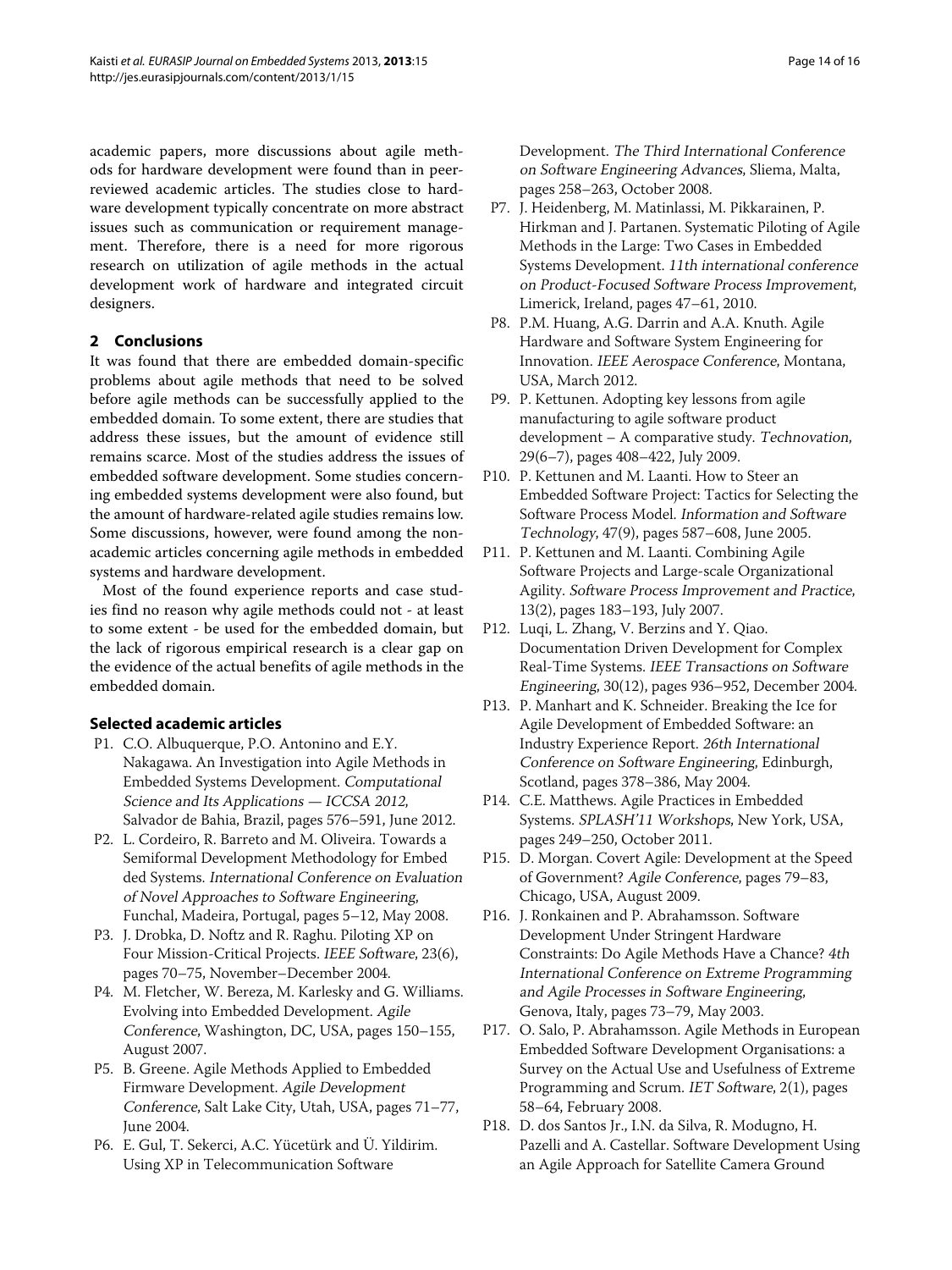Support Equipment. Advances and Innovations in Systems, Computing Sciences and Software Engineering, pages 71–76, 2007.

- P19. J. Savolainen, J. Kuusela and A. Vilavaara. Transition to Agile Development – Rediscovery of Important Requirements Engineering Practices. 18th IEEE International Requirements Engineering Conference, Sydney, Australia, pages 289–294, September–October 2010.
- P20. J. Shalf, D. Quinlan and C. Janssen. Rethinking Hardware-Software Codesign for Exascale Systems. IEEE Computer, 44(11), pages 22–30, November 2011.
- P21. A. Shatil, O. Hazzan and Y. Dubinsky. Agility in a Large-Scale System Engineering Project: A Case-Study of an Advanced Communication System Project. IEEE International Conference on Software Science, Technology and Engineering, Herzlia, Israel, pages 47–54, June 2010.
- P22. M. Shen, W. Yang, G. Rong and D. Shao. Applying Agile Methods to Embedded Software Development: A Systematic Review. 2nd International Workshop on Software Engineering for Embedded Systems, Zurich, Switzerland, pages 30–36, June 2012.
- P23. M. Smith, A. Kwan, A. Martin and J. Miller. E-TDD – Embedded Test Driven Development a Tool for Hardware-software Co-design Projects. 6th International Conference on Extreme Programming and Agile Processes in Software Engineering, Sheffield, UK, pages 145–153, June 2005.
- P24. M. Smith, J. Miller and S. Daeninck. A Test-oriented Embedded System Production Methodology. Journal of Signal Processing Systems, 56(1), pages 69–89, July 2009.
- P25. J. Srinivasan, R. Dobrin and K. Lundqvist. 'State of the Art' in Using Agile Methods for Embedded Systems Development. 33rd Annual IEEE International Computer Software and Applications Conference, Seattle, Washington, USA, pages 522–527, July 2009.
- P26. N. Van Schooenderwoert. Embedded Agile Project by the Numbers with Newbies. Agile Conference, Minneapolis, Minnesota, USA, July 2006.
- P27. N. Van Schooenderwoert and R. Morsicato. Taming the Embedded Tiger – Agile Test Techniques for Embedded Software. Agile Development Conference, Salt Lake City, Utah, USA, pages 120–126, June 2004.
- P28. B. Waldmann. There's Never Enough Time Doing Requirements Under Resource Constraints, and What Requirements Engineering Can Learn from Agile Development. 19th IEEE International Requirements Engineering Conference, Trento, Italy, pages 301–305, August–September 2011.

#### **Competing interests**

The authors declare that they have no competing interests.

#### **Acknowledgements**

The research reported in this article has been conducted as a part of AgiES (Agile and Lean Product Development Methods for Embedded ICT Systems) project. The project is carried out in collaboration with Finnish Institute of Occupational Health and industry partners BA Group, FiSMA, Lindorff Finland, LM Ericsson, Neoxen Systems, Nextfour Group and Nordic ID. The project is mainly funded by Tekes - the Finnish Funding Agency for Technology and Innovation.

#### **Author details**

<sup>1</sup> Business and Innovation Development (BID), University of Turku, Turku 20520, Finland. 2Oy LM Ericsson Ab, Jorvas 02420, Finland. 3Turku School of Economics, Department of Management and Entrepreneurship, University of Turku, Turku 20014, Finland.

#### Received: 17 April 2013 Accepted: 29 October 2013 Published: 15 November 2013

#### **References**

- <span id="page-14-0"></span>1. W Royce, Managing the development of large software systems: concepts and techniques, in Proceedings of the IEEE WESTCON, (Los Angeles, USA, August 1970)
- <span id="page-14-1"></span>2. C Larman, Agile & Iterative Development: A Manager's Guide (Addison-Wesley, Boston, 2003)
- <span id="page-14-2"></span>3. T Dybå, T Dingsøyr, Empirical studies of agile software development: a systematic review. Inf. Softw. Technol. **50**(9–10), 833–859 (2008)
- <span id="page-14-4"></span><span id="page-14-3"></span>4. Agile Manifesto.<http://www.agilemanifesto.org> 5. K Beck, Extreme Programming Explained: Embrace Change (Addison Wesley Professional, Boston, 1999)
- <span id="page-14-5"></span>6. K Schwaber, SCRUM development process, in Proceedings of the 10th Annual ACM Conference on Object Oriented Programming Systems, Languages, and Applications (OOPSLA), (Austin, Texas, USA, October 1995), pp. 117–134
- <span id="page-14-6"></span>7. DJ Anderson, Kanban: Successful Evolutionary Change for Your Technology Business (Blue Hole Press, Washington, 2010)
- <span id="page-14-7"></span>8. J Warsta, P Abrahamsson, Is open source software development essentially and agile method?, in 3rd Workshop on Open Source Software Engineering, (Portland, Oregon, USA, May 2003)
- <span id="page-14-8"></span>9. P Abrahamsson, O Salo, J Ronkainen, J Warsta, Agile software development methods: review and analysis. VTT Technical Report (2002)
- <span id="page-14-9"></span>10. BA Kitchenham, S Charters, Guidelines for performing systematic literature reviews in software engineering. version 2.3. EBSE Technical Report, EBSE-2007-01, Keele University, Keele, Staffs, UK, (2007)
- <span id="page-14-10"></span>11. VR Basili, G Caldiera, HD Rombach, The goal question metric approach, in Encyclopedia of Software Engineering (Wiley, Hoboken, 2002)
- <span id="page-14-11"></span>12. N Johnson, Top 8 people and resources for agile hardware development. [http://www.axcon.dk/blog/process/top-8-best-people-and-resources](http://www.axcon.dk/blog/process/top-8-best-people-and-resources-for-agile-hardware-development.htm)[for-agile-hardware-development.htm.](http://www.axcon.dk/blog/process/top-8-best-people-and-resources-for-agile-hardware-development.htm) Accessed 16 January 2013
- <span id="page-14-12"></span>13. M Levison, Agile for hardware and embedded systems. [http://](http://agilepainrelief.com/notesfromatooluser/2008/12/agile-for-hardware-and-embedded-systems.html) [agilepainrelief.com/notesfromatooluser/2008/12/agile-for-hardware](http://agilepainrelief.com/notesfromatooluser/2008/12/agile-for-hardware-and-embedded-systems.html)[and-embedded-systems.html.](http://agilepainrelief.com/notesfromatooluser/2008/12/agile-for-hardware-and-embedded-systems.html) Accessed 16 January 2013
- <span id="page-14-13"></span>14. T Punkka, Taming the big animal – agile intervention in a large organization. [http://citeseerx.ist.psu.edu/viewdoc/download?doi=10.1.1.](http://citeseerx.ist.psu.edu/viewdoc/download?doi=10.1.1.105.3719&rep=rep1&type=pdf) [105.3719&rep=rep1&type=pdf.](http://citeseerx.ist.psu.edu/viewdoc/download?doi=10.1.1.105.3719&rep=rep1&type=pdf) Accessed 16 January 2013
- <span id="page-14-14"></span>15. M Bartley, Agile development in hardware. [http://testandverification.](http://testandverification.com/articles/agile-development-in-hardware/) [com/articles/agile-development-in-hardware/.](http://testandverification.com/articles/agile-development-in-hardware/) Accessed 16 January 2013
- <span id="page-14-18"></span>16. J Grenning, Deep agile embedded panel questions – hardware. [http://](http://www.renaissancesoftware.net/blog/archives/42) [www.renaissancesoftware.net/blog/archives/42.](http://www.renaissancesoftware.net/blog/archives/42) Accessed 16 January 2013
- <span id="page-14-16"></span>17. N Johnson, Agile hardware development – nonsense or necessity? [http://](http://www.eetimes.com/design/eda-design/4229357/Agile-hardware-development-nonsense-or-necessity-) [www.eetimes.com/design/eda-design/4229357/Agile-hardware](http://www.eetimes.com/design/eda-design/4229357/Agile-hardware-development-nonsense-or-necessity-)[development-nonsense-or-necessity-.](http://www.eetimes.com/design/eda-design/4229357/Agile-hardware-development-nonsense-or-necessity-) Accessed 16 January 2013
- <span id="page-14-15"></span>18. L Maccherone, Top 10 questions when using agile in hardware projects. [http://maccherone.com/larry/2010/02/23/top-10-questions-when](http://maccherone.com/larry/2010/02/23/top-10-questions-when-using-agile-on-hardware-projects/)[using-agile-on-hardware-projects/.](http://maccherone.com/larry/2010/02/23/top-10-questions-when-using-agile-on-hardware-projects/) Accessed 16 January 2013
- <span id="page-14-17"></span>19. D Dahlby, Applying agile methods to embedded systems development. [http://www.embuild.org/dahlby/agileEm/agileEm.pdf.](http://www.embuild.org/dahlby/agileEm/agileEm.pdf) Accessed 16 January 2013